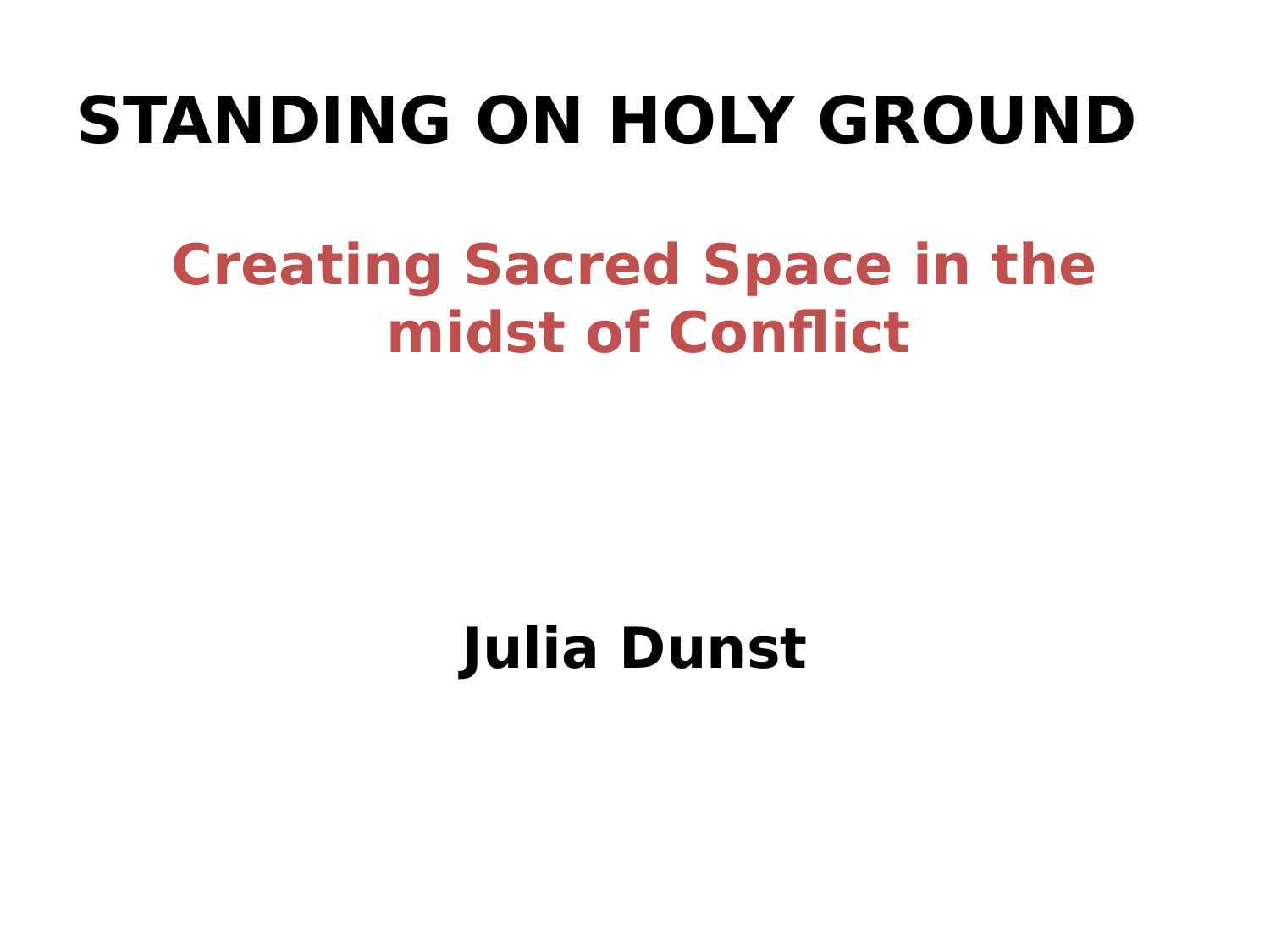

### **What does it mean to stand on Holy Ground?**

### **EXODUS 3:5**

• **<sup>5</sup>Then he said, "Do not come near; [b](http://biblia.com/bible/esv/Exod%203.5)**

 **[take your sandals off your feet,](http://biblia.com/bible/esv/Exod%203.5)  [for the place on which you are s](http://biblia.com/bible/esv/Exod%203.5) [tanding is holy ground."ESV](http://biblia.com/bible/esv/Exod%203.5)**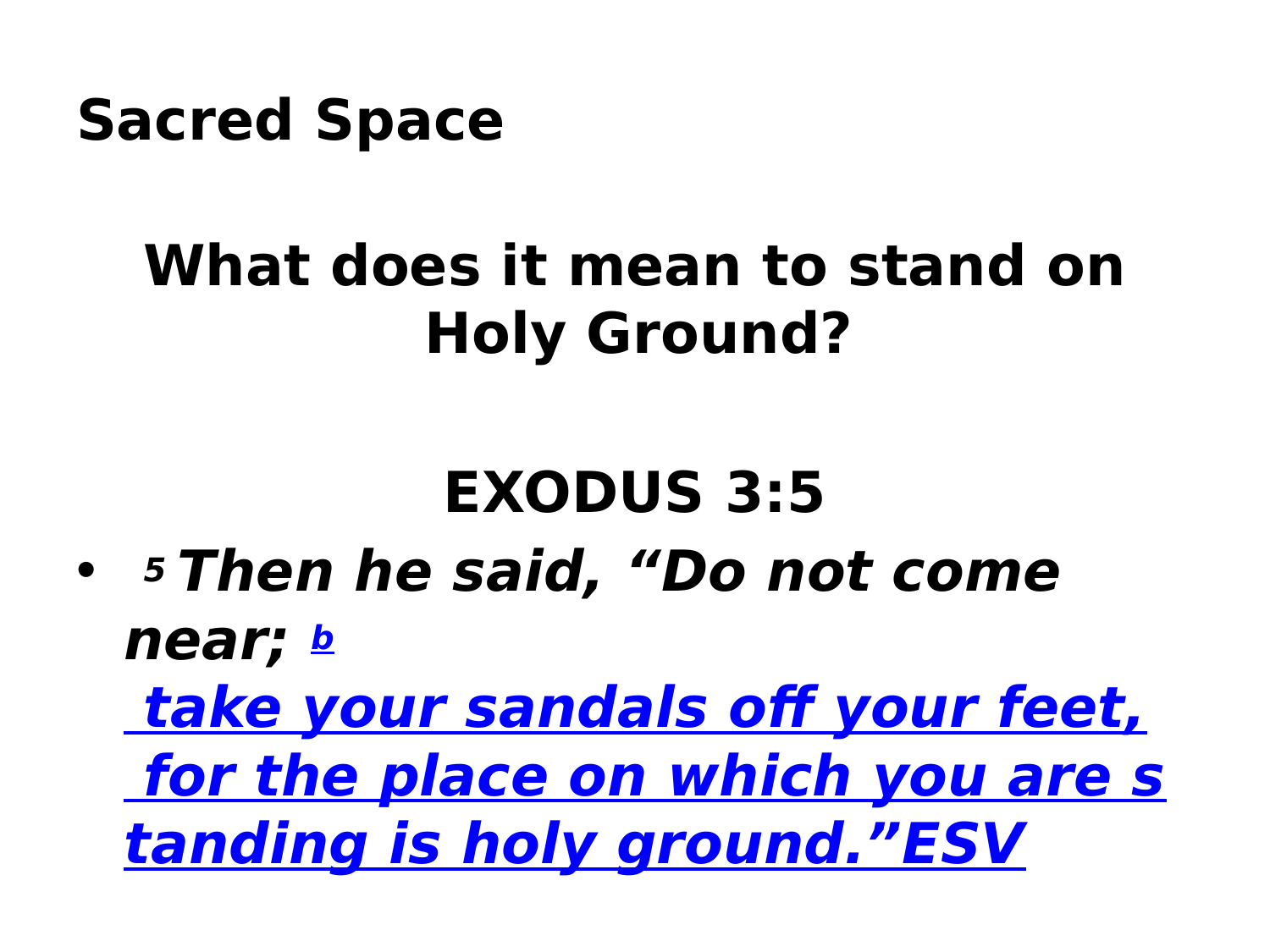### **HOLY GROUND**

#### **What made the ground holy?**

- **The presence of God rather than the actual location made the space Holy.**
- **The ground was not holy prior to God's "showing up".**

#### **Why take off sandals?**

• **This represents the Humbling of Moses, along with the recognition of his sinfulness next to pure holiness.**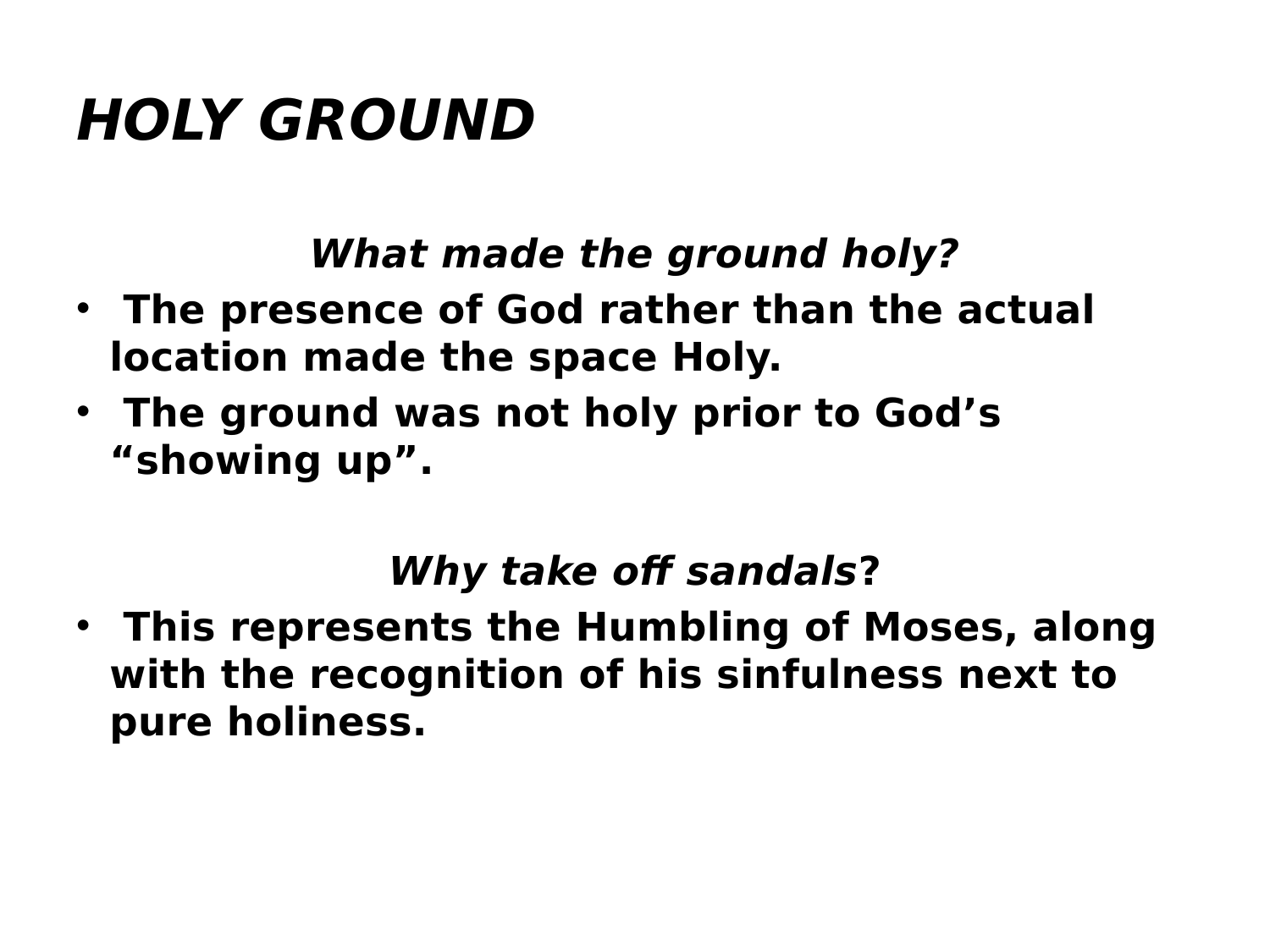#### **To leave on his sandals would have been pride and self righteousness.**

**Micah 6:8 "He has told you, O man, what is good; and what does the LORD require of you but to do justice, and to love kindness, and to walk humbly with your God?" ESV.**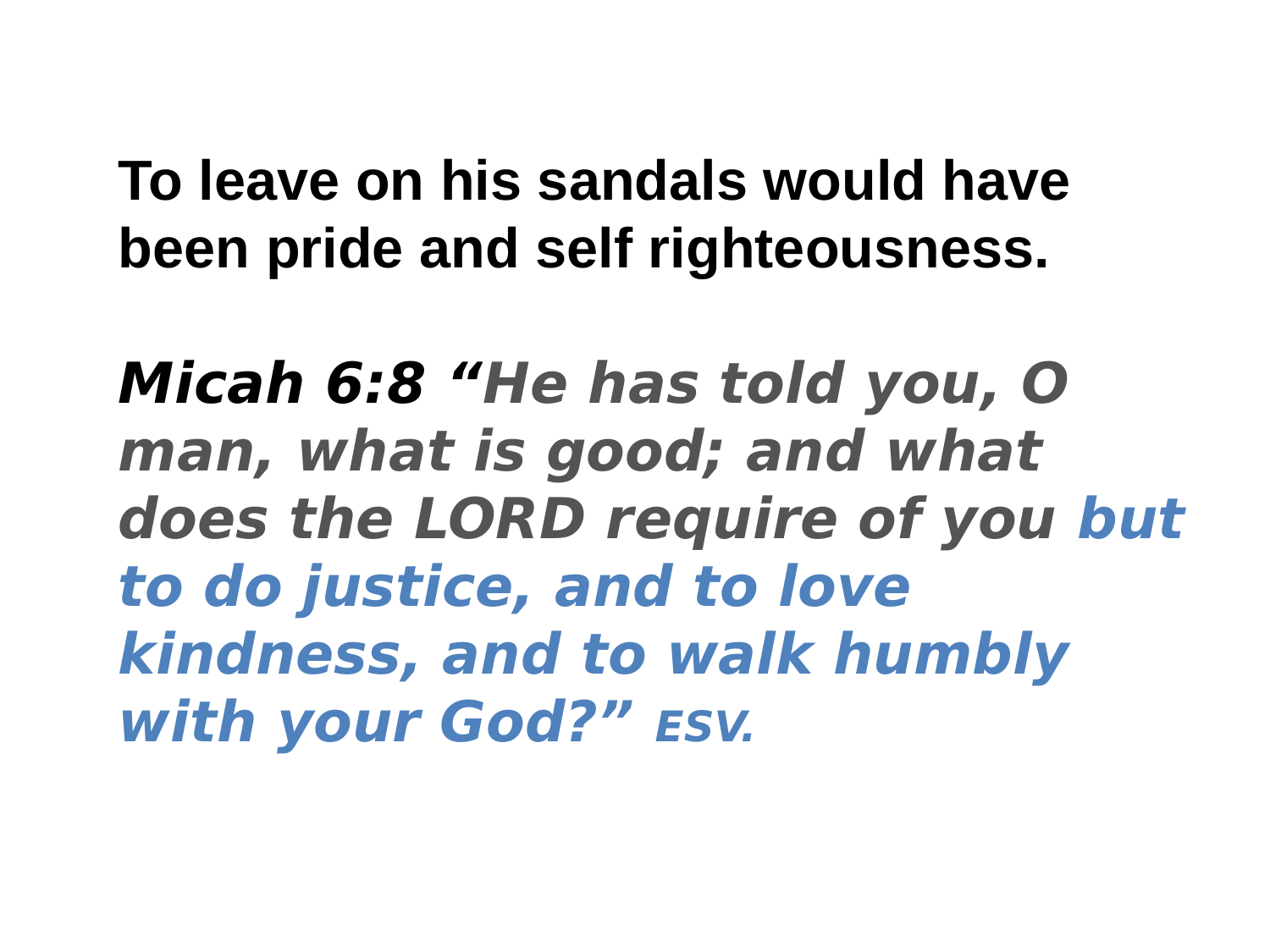### **WHAT CONSTITUTES A CONFLICT?**

# **LEVELS OF CONFLICT:**

- **Author: Speed Leas**
- • **"Levels of Conflict" by Speed Leas defines conflict in five levels.**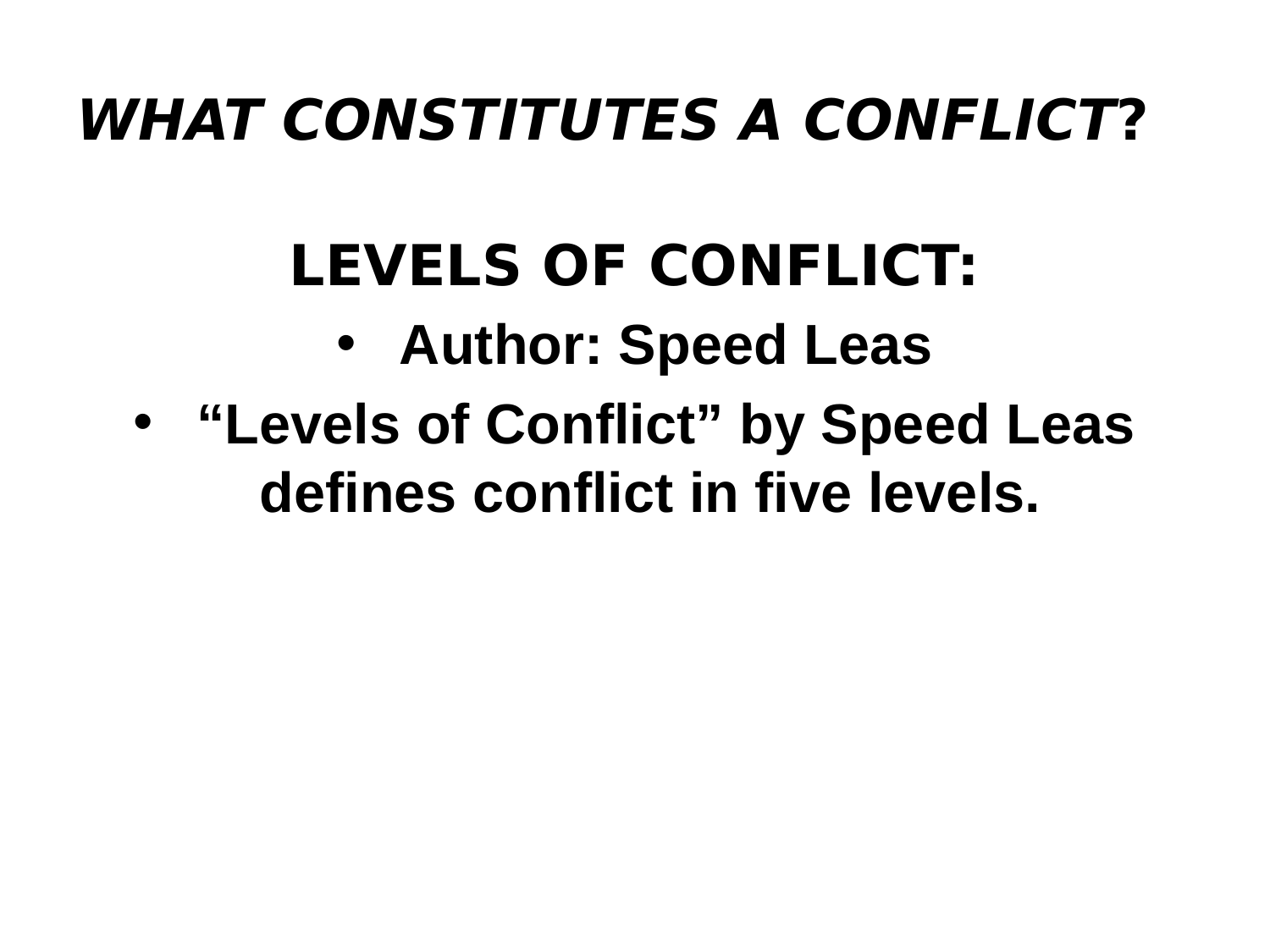#### **LEVEL ONE:**

### **"PROBLEM SOLVING"**

– May not be recognized as conflict.

–Often this is the practical and familiar we often forget to make it Holy Ground!

– Worship together.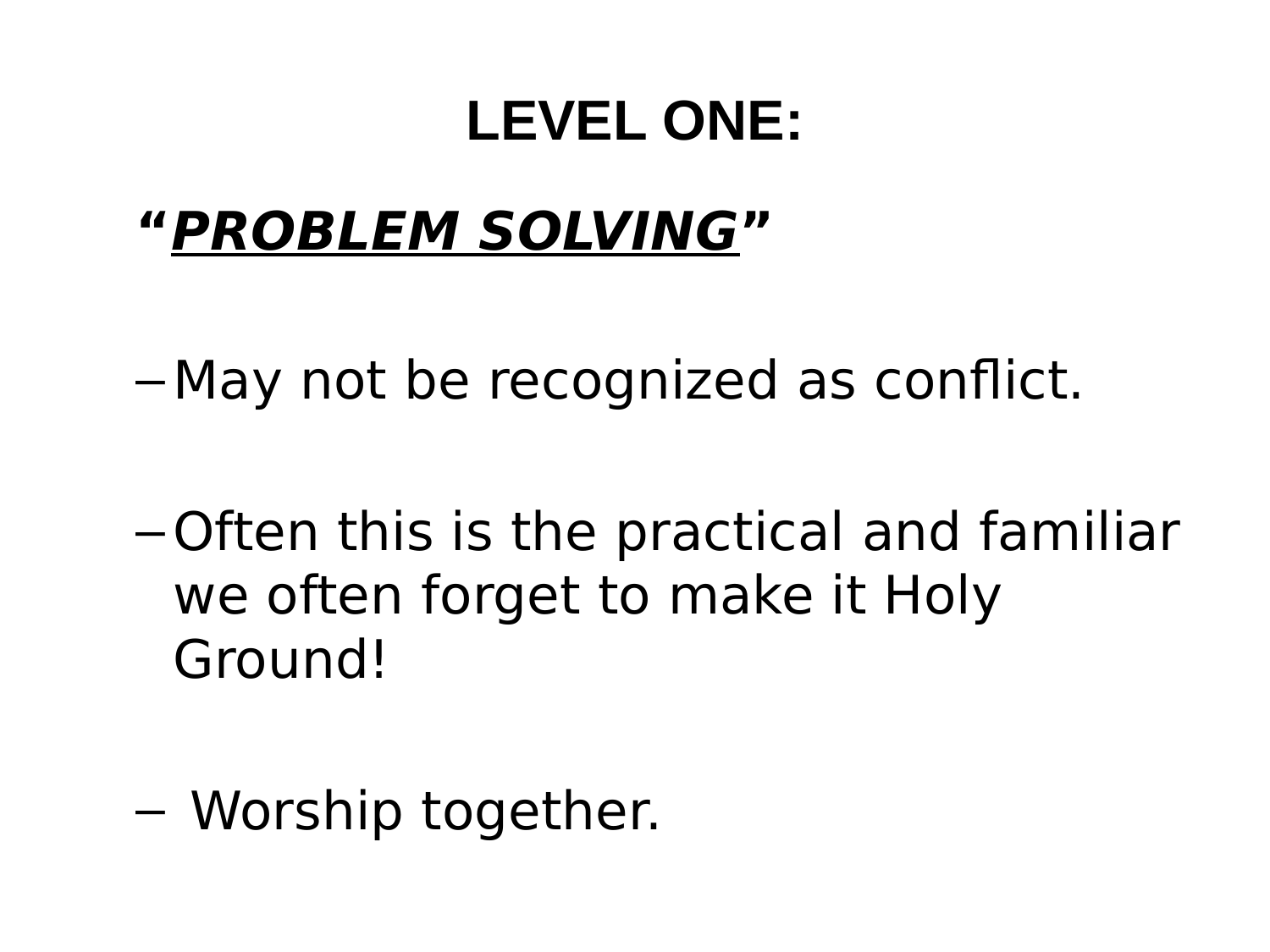LEVEL TWO

### **"SELF CARE/PROTECTION"**

- –There is a problem to fix, but there is distance and disconnect.
- –Groups or people may talk with other people, but not share fully.
- Low communicating and low trust abound.
- Dialogue and shared stories bring persons together and increase trust.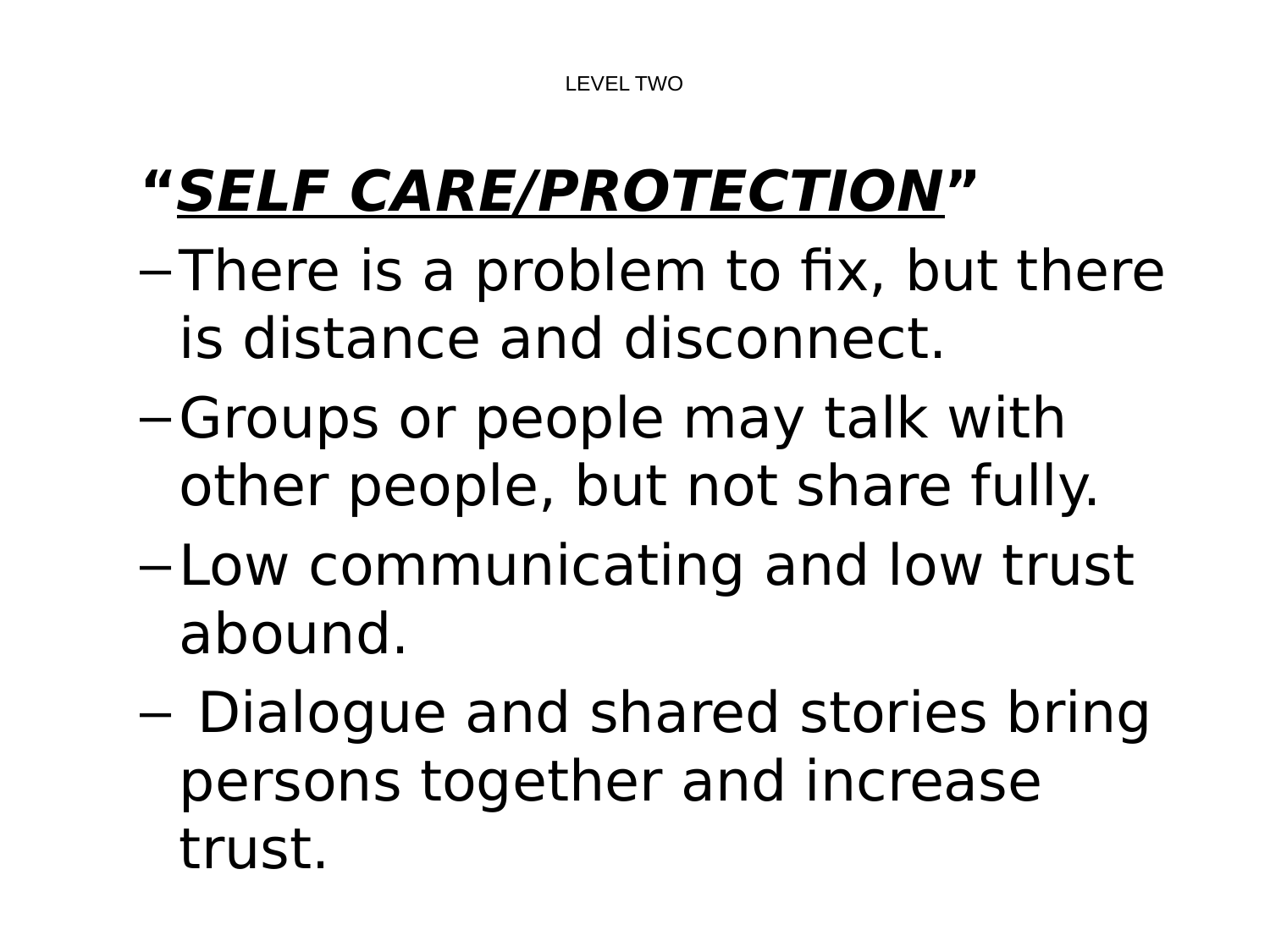### LEVEL THREE

#### **"Win!"**

- –Only one solution, win or lose
- –Vague language overstates, distorts, and dichotomizes the conflict.
- People are not yet in factions, but they clump together, with labels.
- –Holy Spirit led, non-anxious leadership with attention to power dynamics and access.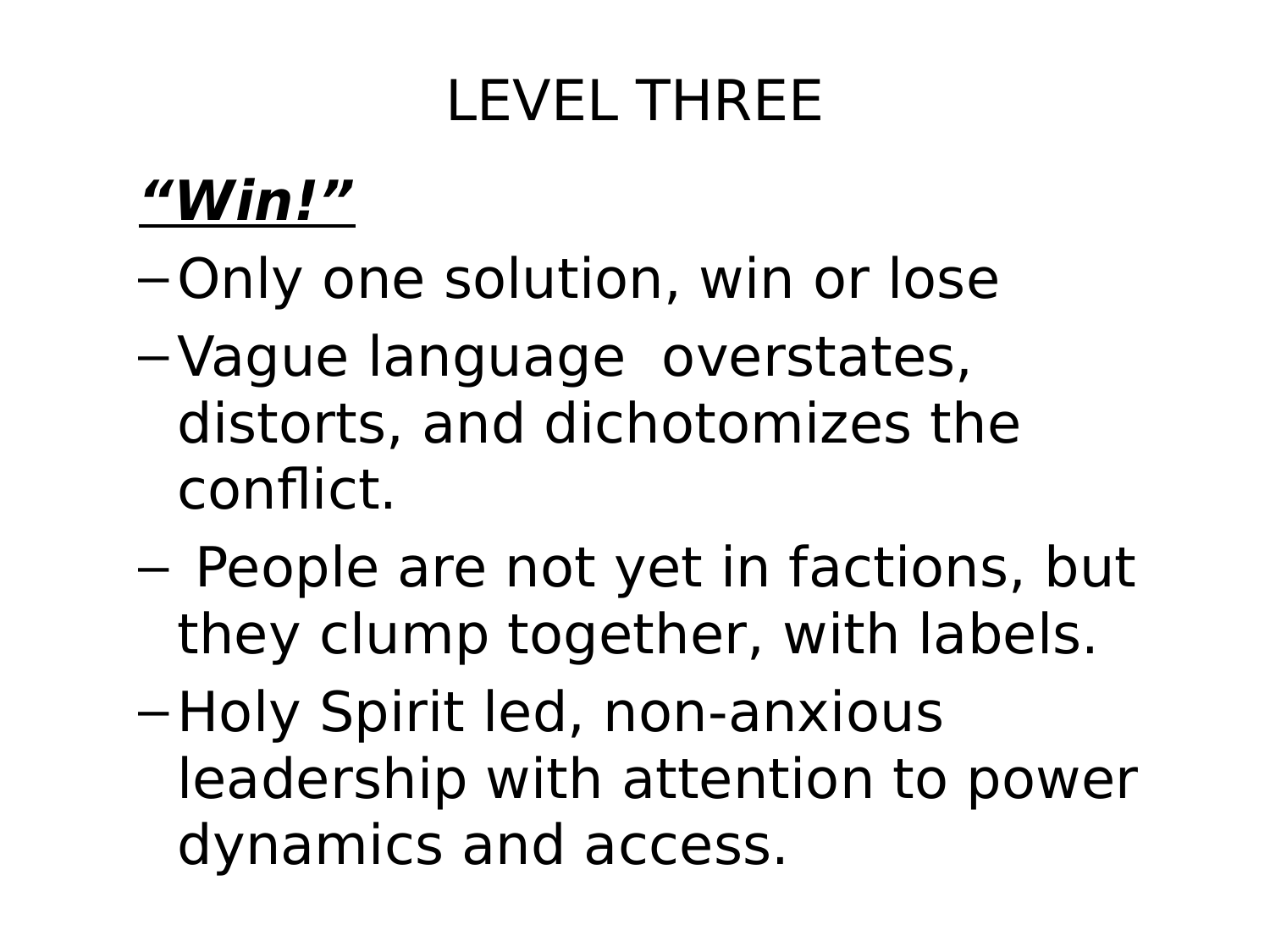### LEVEL FOUR

### **"DIVORCE/SHUNNING**"

- The goal is a "divorce "or getting rid of opposition.
- No tolerance for other. Grouped in factions.
- –Prayer, fasting, mediation, expert help.
- –Creating a safe space for all, use of silent reflection, creation, and scripture.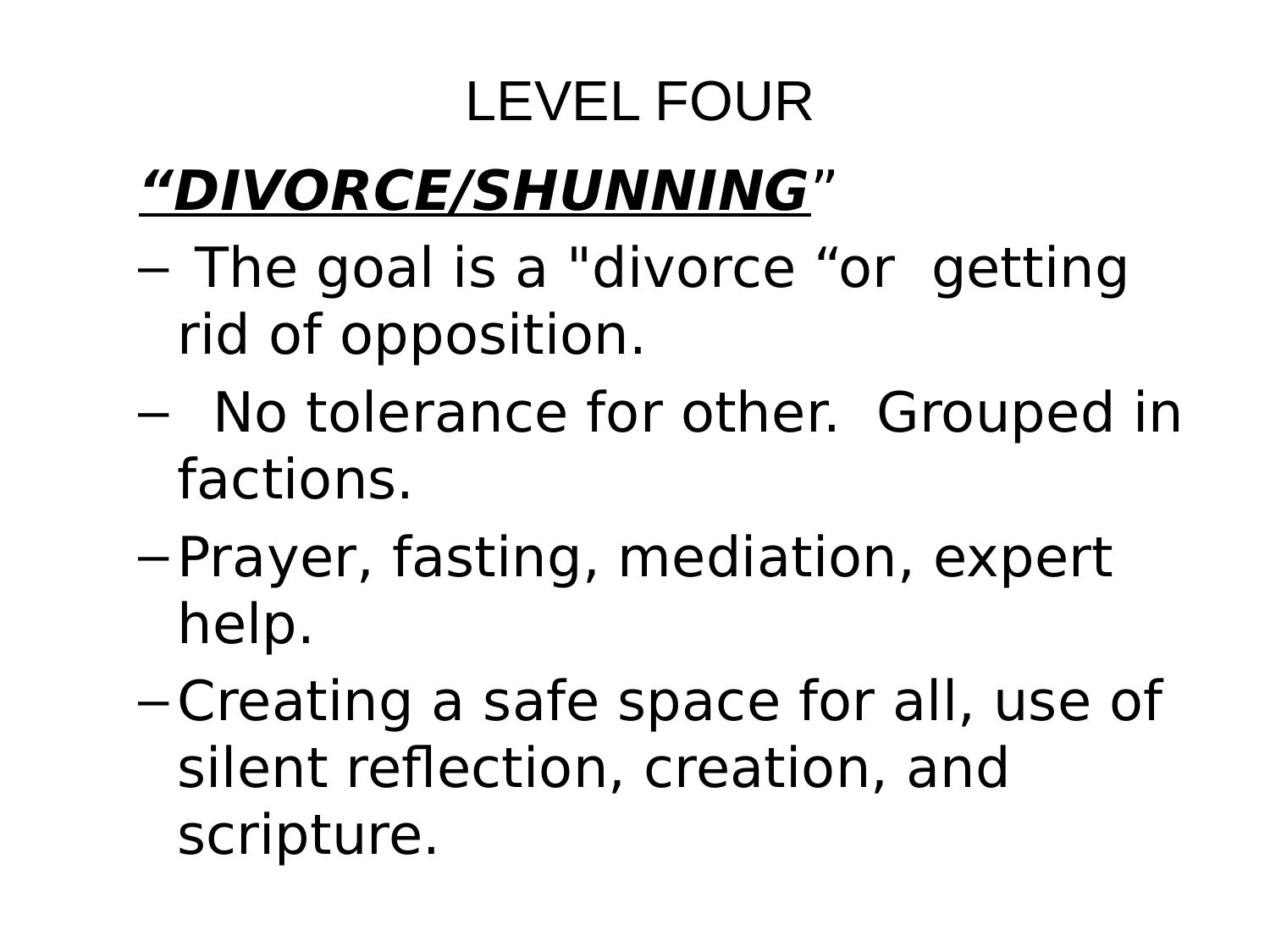#### LEVEL FIVE

### **"FANATIC"**

- No longer about being apart, now destruction or elimination is desired
- Fighting continues because it feels immoral to stop. May believe they are called by God to destroy the evil.
- **HOLY GROUND BECOMES A BATTLE FIELD UNLESS DIRECTED BY PURITY OF HEART.**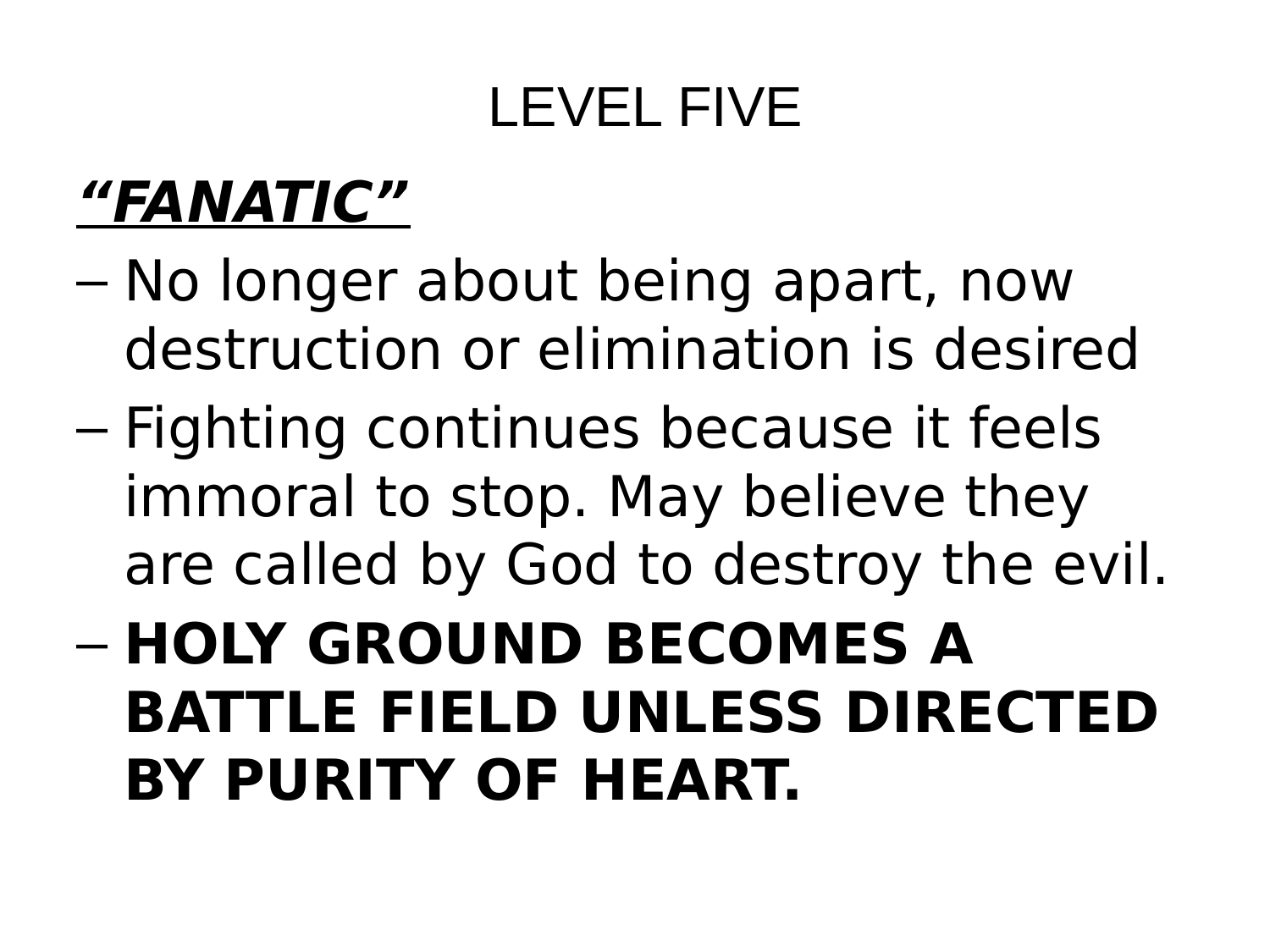### **INTRO TO ST FRANCIS:**

- **Turn the other cheek**
- **Love your enemy and do good to them.**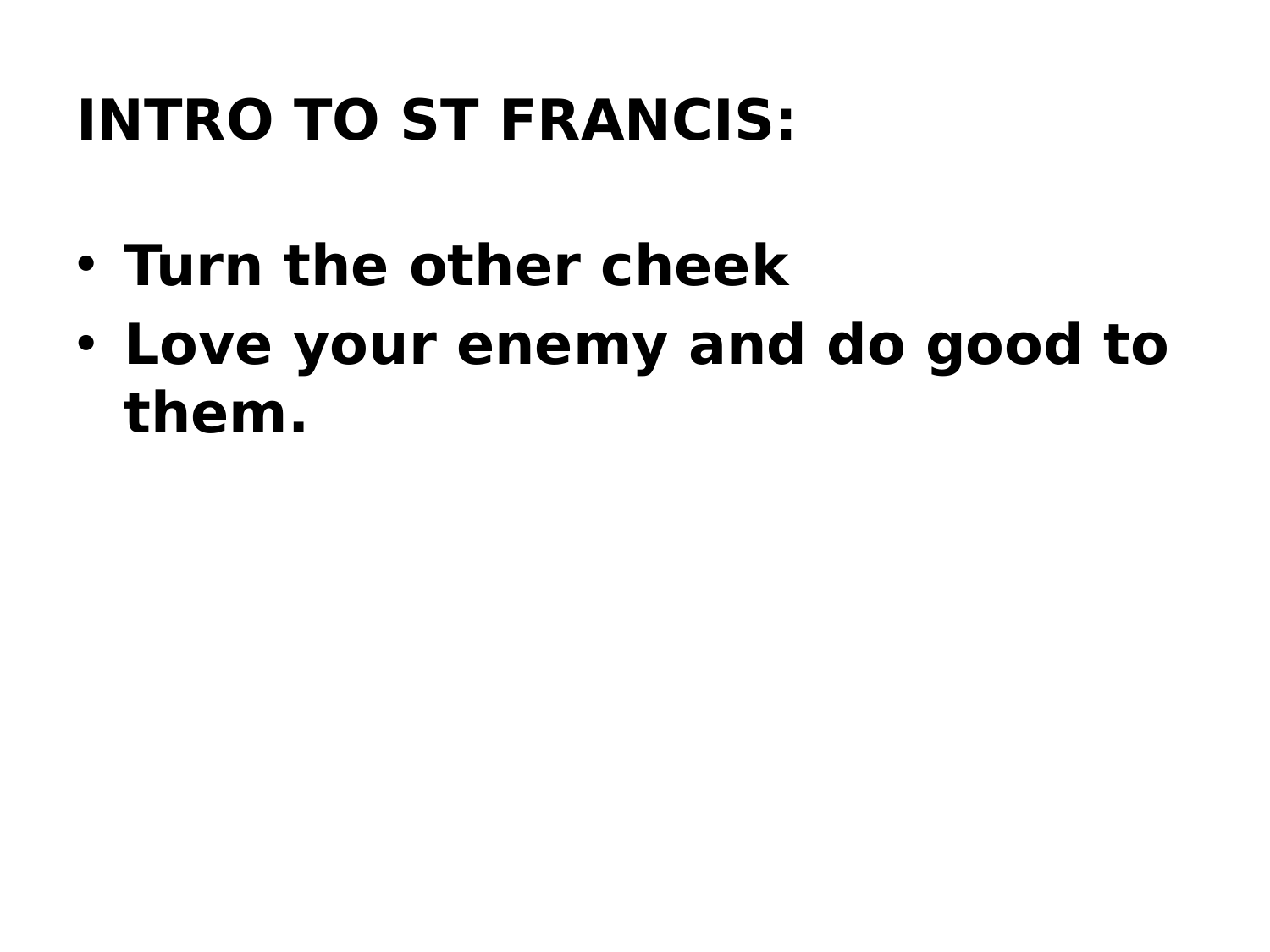# St Francis of Assisi Lord, make me an instrument of your peace!

In the Sermon on the Mount, Jesus called the peacemakers blessed.

Recognize that Jesus empowers each of us to be peacemakers, we become sacrificial. We sacrifice our own needs, being right; our own hurts so that He can use us to bring peace.

The first step is to pray and make ourselves available to be used in this way. We need to WANT to be used.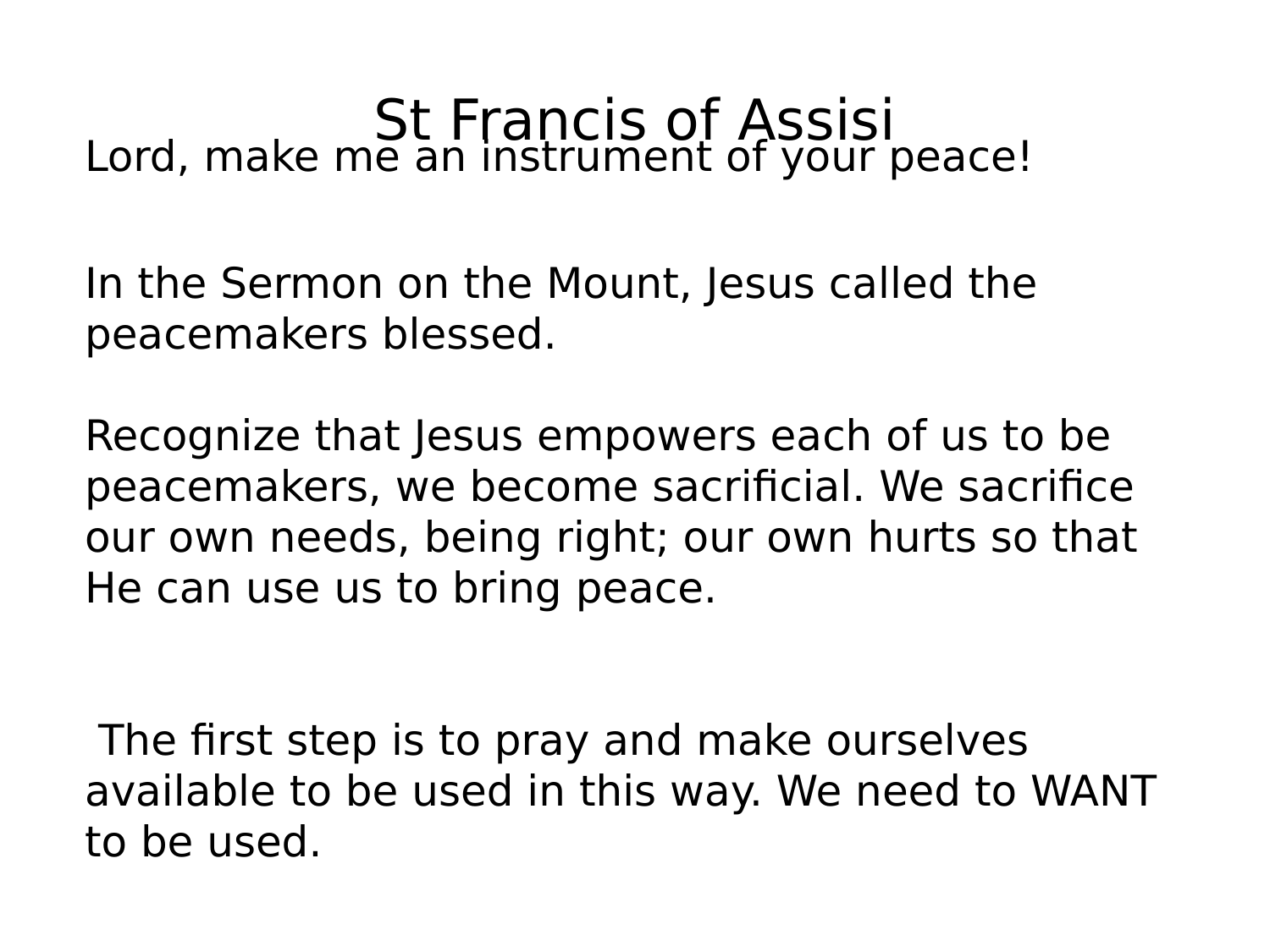### **Where there is hatred, let me sow love**

•Love, it is the greatest of all gifts. It is the banner over us, and it is the very nature of God.

•We are called to choose to look behind the conflict to see the created being as God sees them and to honor and respect that person.

•This is the very nature of the Gospel. Christ died while we were yet sinners, while we were his enemy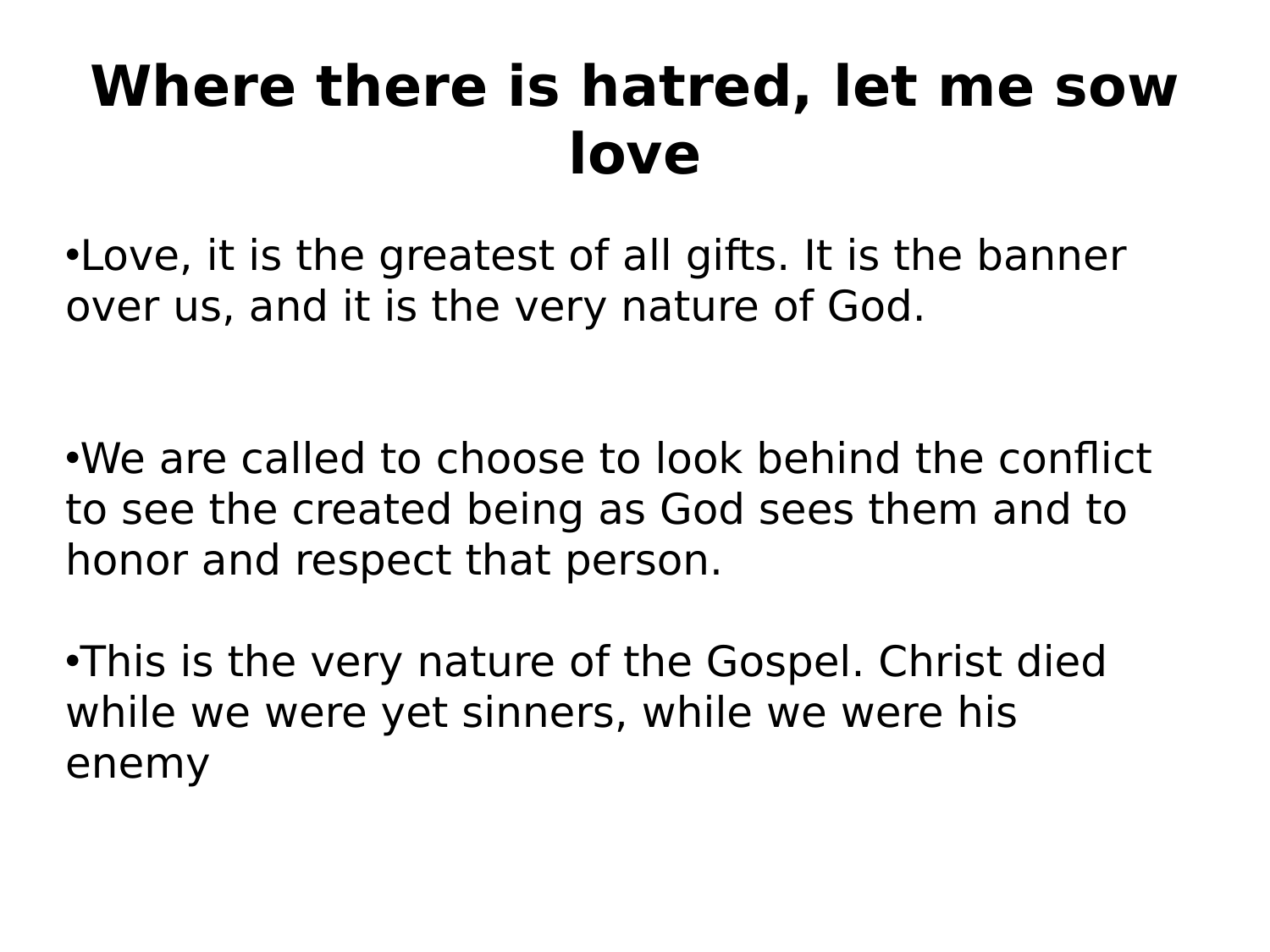#### **Where there is injury, pardon**;

•Ask for and give reconciliation and forgiveness. It is the act of reconciliation which brought the sacred into our lives and which brings us into the kingdom of God.

•In the act of reconciliation, we must first be able to seek forgiveness, even if we were not the perpetrator. We ask forgiveness for the harm done, even if not of our own hands.

•There is a difference between hurt and harm. First DO NO HARM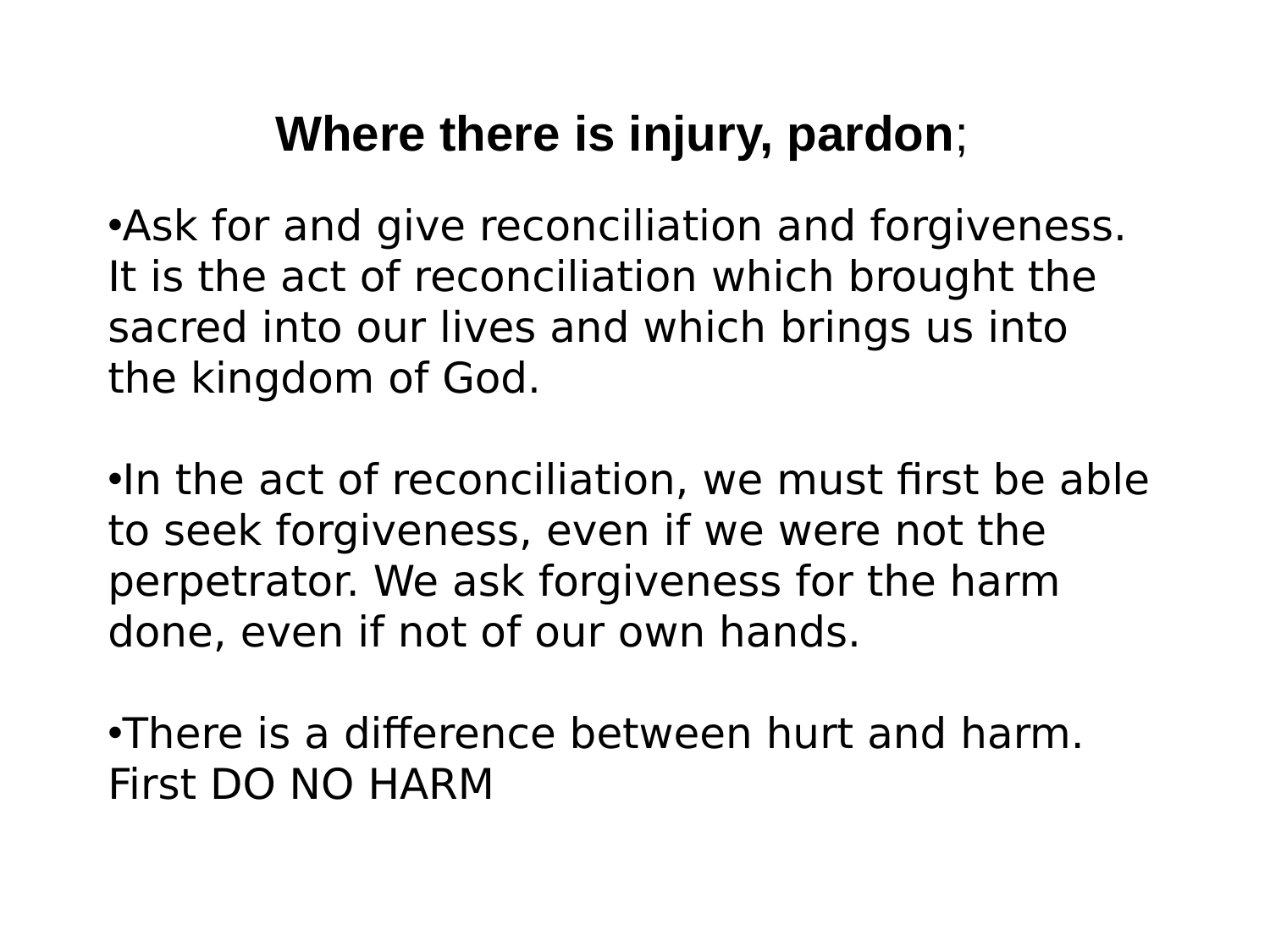### **Where there is doubt, faith**

- Scripture states that without faith it is impossible to please Him.
- Being people of integrity, matching your words to your actions, relying on God proves the faith that lives within us, and helps cast out doubt.
- Trusting the process, and showing trust to one another ushers in faith. Trust that God does the work instead of us, and that He is responsible for the outcome.
- Faith is the substance of things hoped for, the evidence of things unseen. This faith provides the building block to work towards a peaceful solution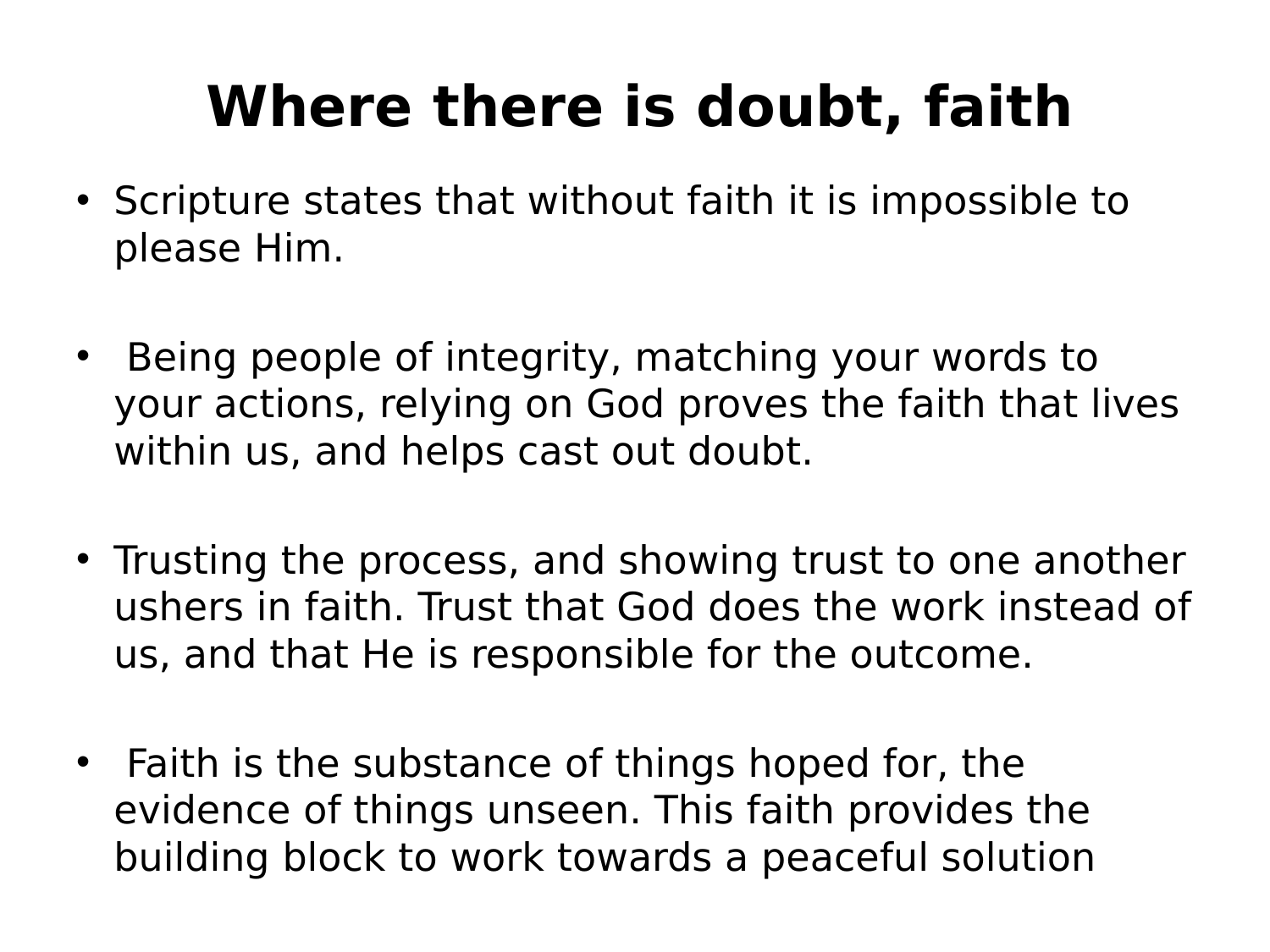### **Where there is despair, hope**

- a non-anxious person in the face of fear and loss can create hope in the situation and in the parties.
- Believing that the best can happen and looking to a win/win can stir hope in the process and the parties.
- Be anxious for nothing. Hope for God to intervene in miraculous ways.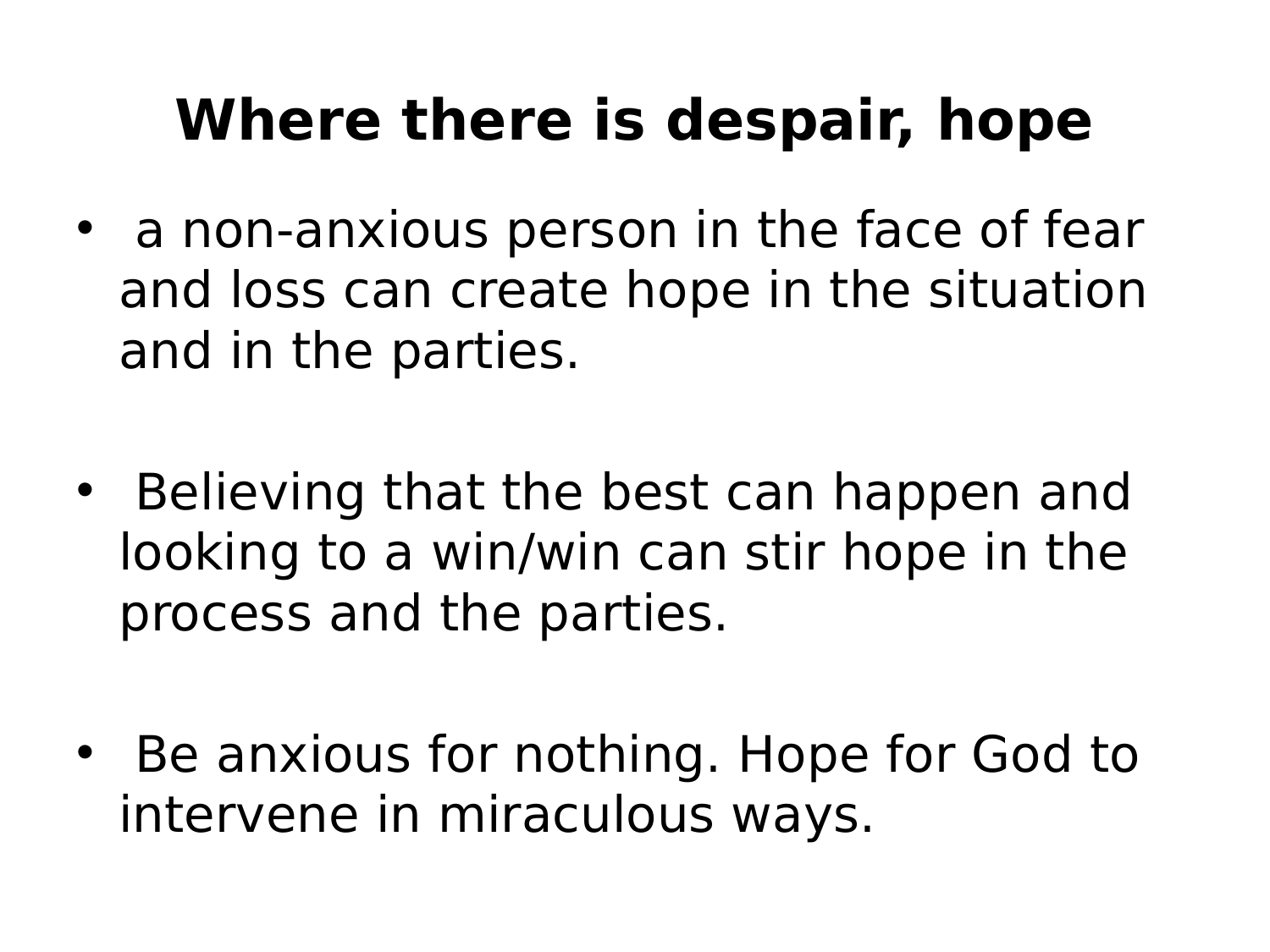## **Where there is darkness, light**

- Scripture tells us that darkness and light cannot co-exist, and where there is light, darkness flees.
- When we are authentically sharing the light of God's love, claiming power and authority over the principalities and powers of darkness, and resisting evil ourselves, then the darkness will flee.
- Look for the Spirit of Jesus in each person, knowing that **NO ONE** is beyond the reach of God.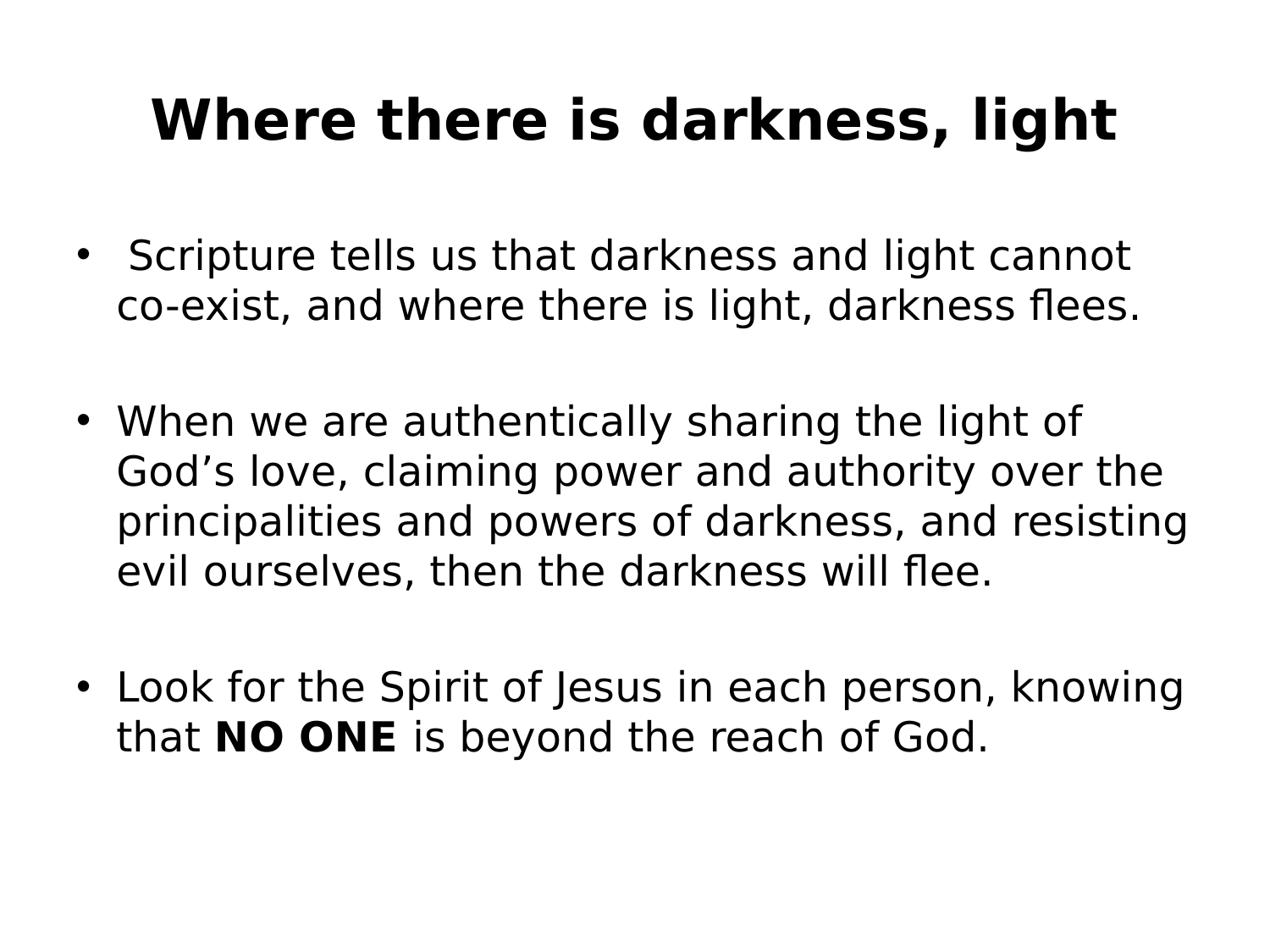#### **Where there is sadness, joy**

- When your joy is in the Lord there is freedom.
- Bringing that joy into the conflict doesn't negate the present trials, but relies on God for His provisions and protections.
- Count it all joy when we suffer various trials. It is the joy of the Lord which transcends our present sadness.
- Joy doesn't mean happiness, the joy comes from trusting and knowing God has it all already in His plan.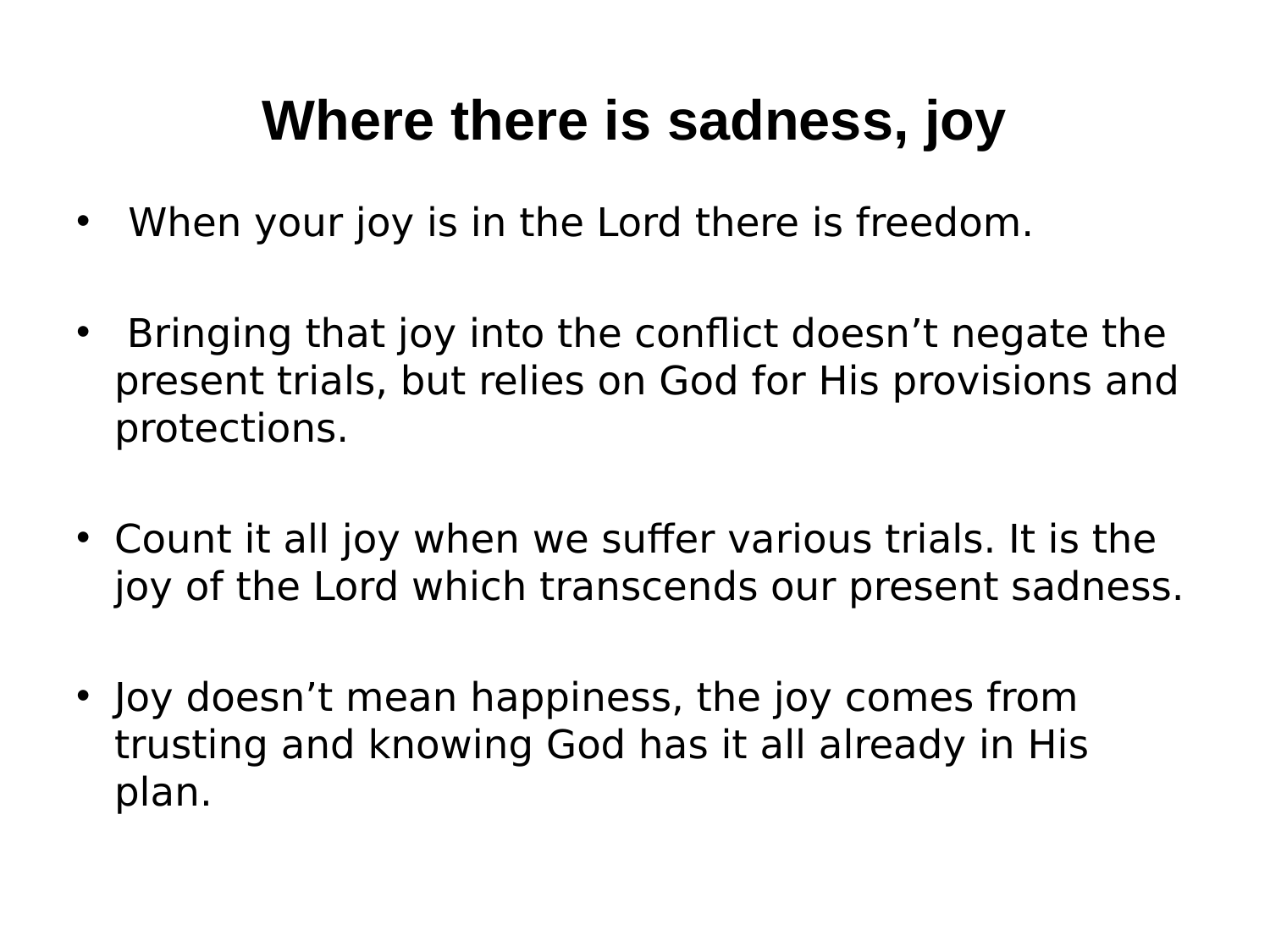### **O Divine Master Grant that I May Not Seek:**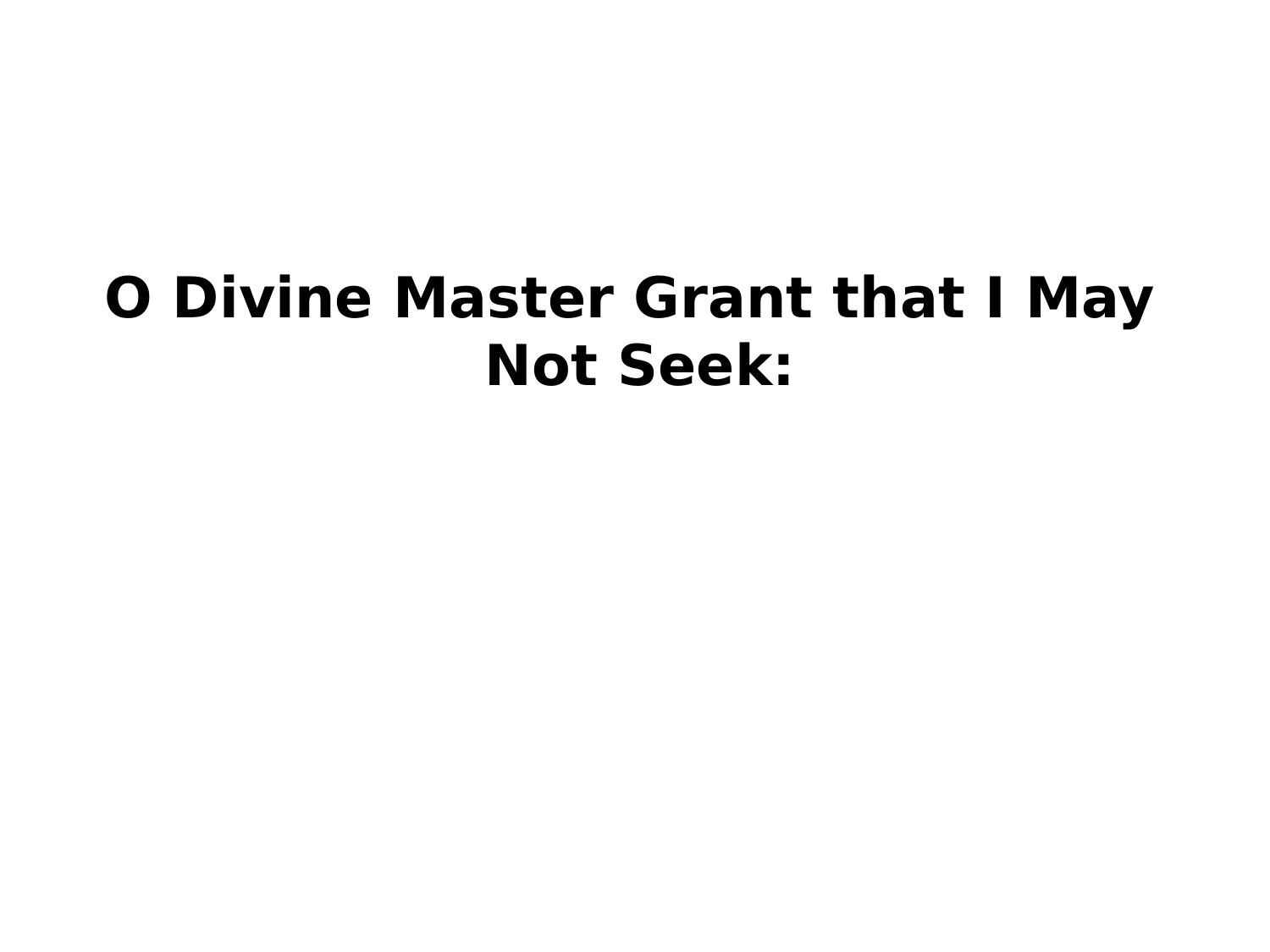## **To be consoled as to console**

- It is human to want to feel better and have our needs be met.
- Being able to transcend our own needs to reach out to console another is the work of the Holy Spirit.
- It is this interaction between two conflicted parties where we leave room for the sacred to transform us and those around us.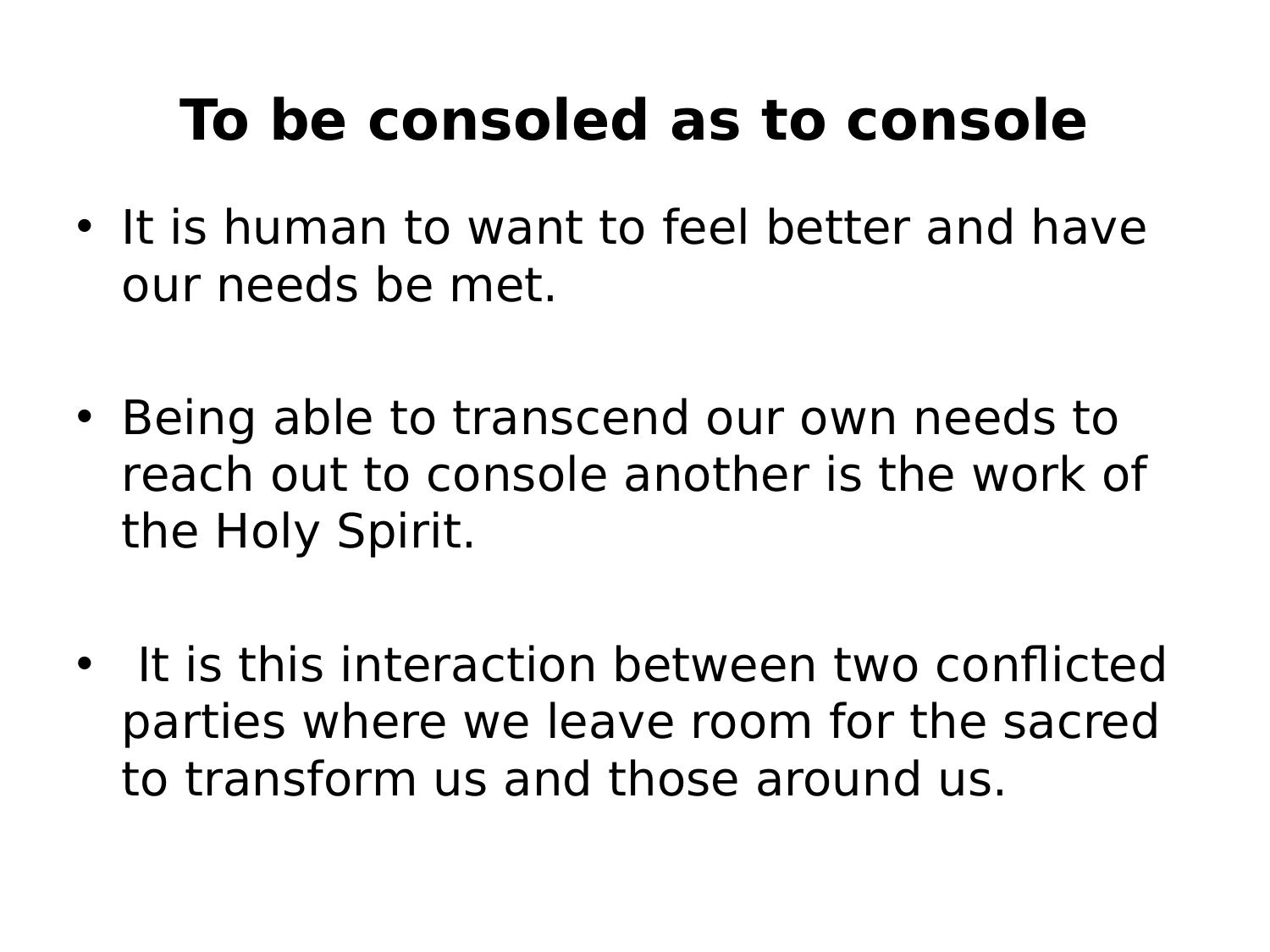### **To be understood as to understand**

- Allow the other to speak first, be prepared to hear things which may make you uncomfortable, and do not rush to defend yourself.
- Use clarifying questions and make sure you understand the other's point of view before giving your opinion or stance.
- Honor what the other has said, and give the benefit of the doubt. Listen intently without worrying about the words you will say.
- This requires practice.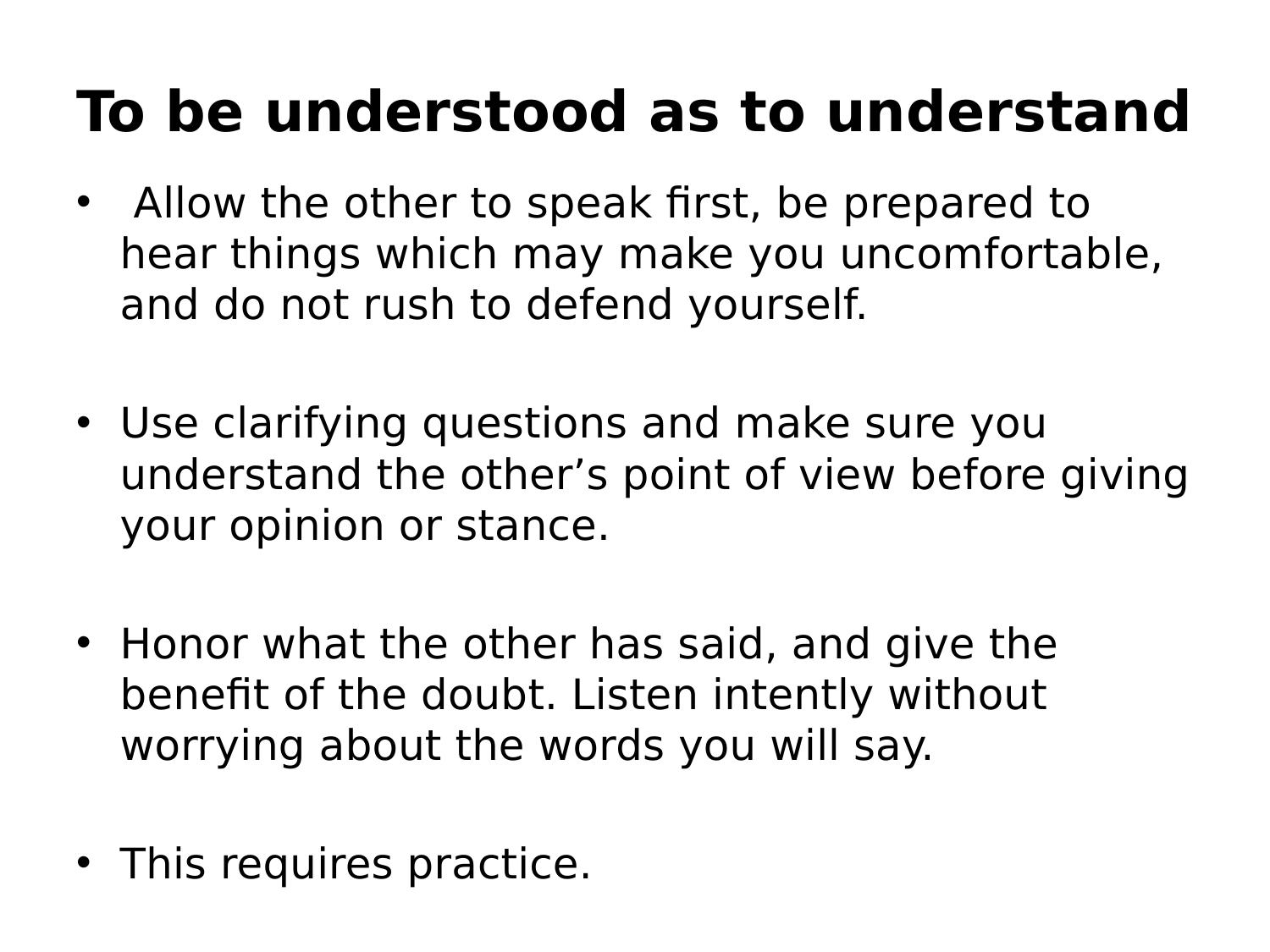## **To be loved as to love**

- We all want to be loved, and sometimes avoid unpleasant conversations in order to be loved.
- Love speaks the truth, in patience, kindness, it is not angry, it does not boast, it is not rude, it keeps no record of wrong, it does not delight in evil but rejoices with the truth.
- Using these qualities as we encounter conflict ushers in the sacred, since God is love.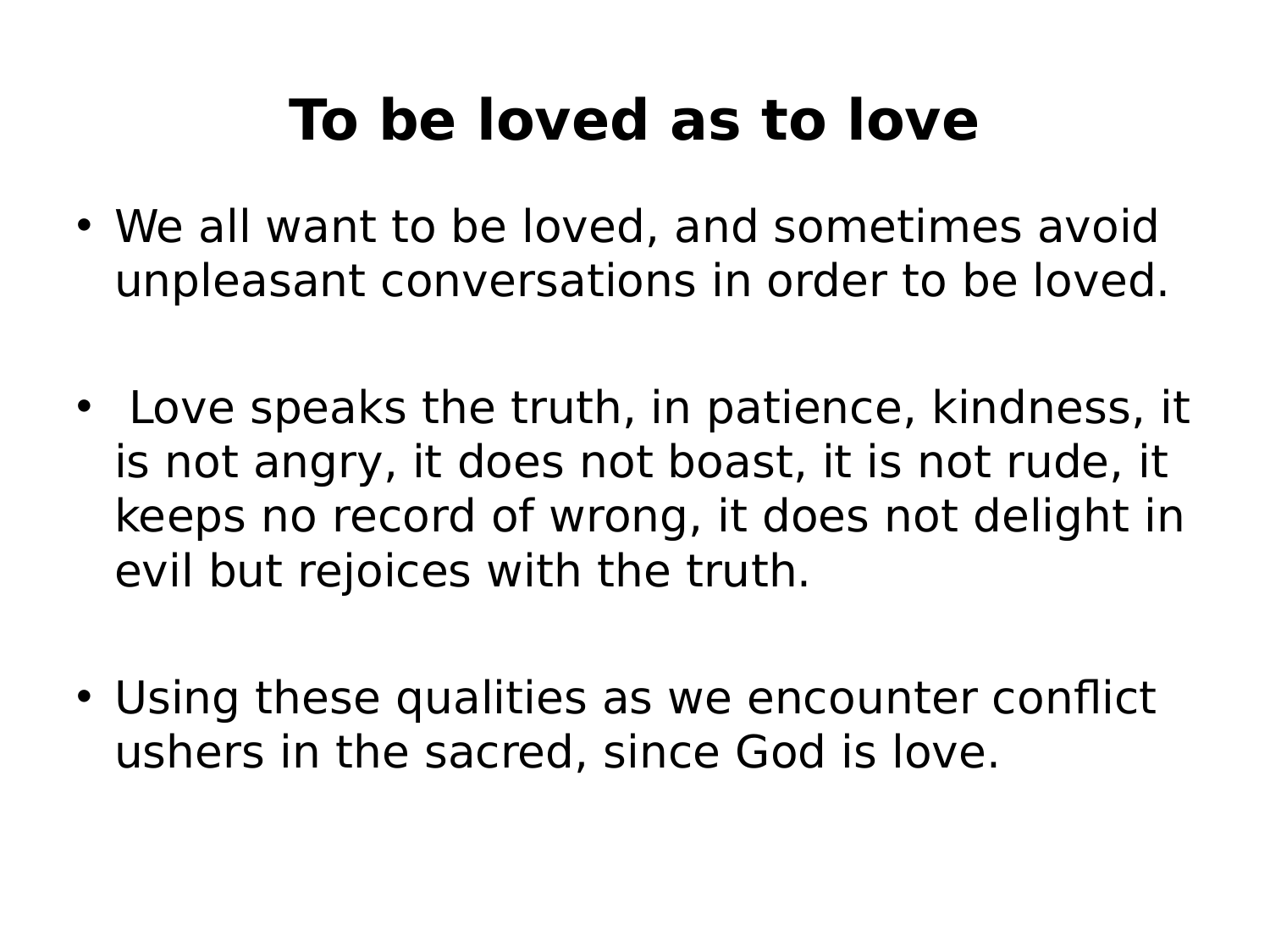# **For it is in giving that we receive**

- The sacred is sacrificial. We give our time, attention, and selves to the other.
- Counterintuitive to our thinking, we gain self respect, peace and often our desired outcomes by being generous.
- Generosity of spirit and resources can bring healing to those who feel cheated or oppressed. The act of the sacred is found in abundance, not fear of scarcity.
- IF we truly believe He is Jehovah Jireh, then we need to trust Him to provide all we need to do His will.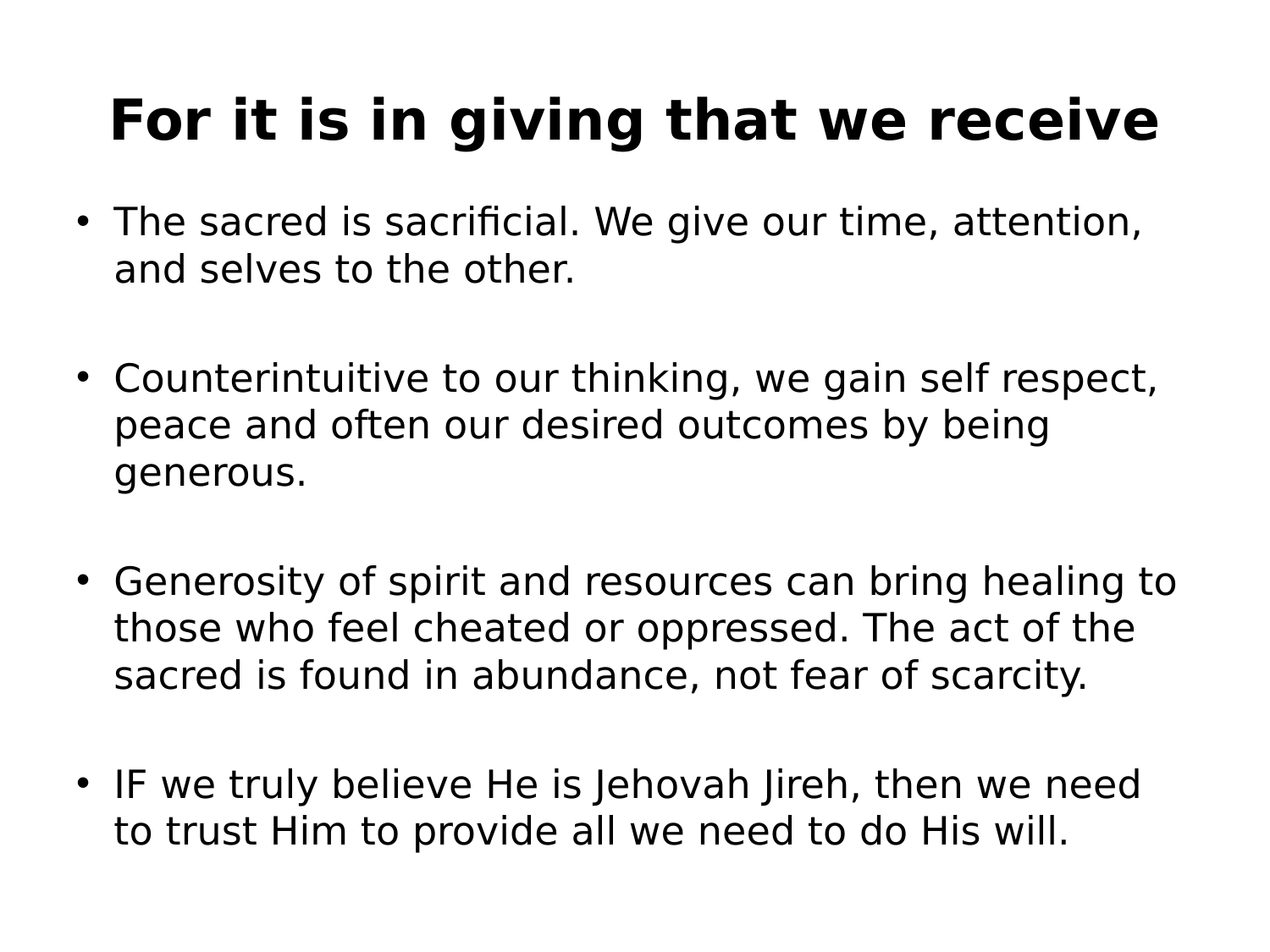### **It is in pardoning that we are pardoned**

- As we pray the Lord's Prayer, we pray, "Forgive us our trespasses as we forgive others who have trespassed against us."
- Being forgiven and forgiving others are interlocked.
- Grace and forgiveness are extended not just when it is deserved, since God forgave us while we were His enemy (sinners).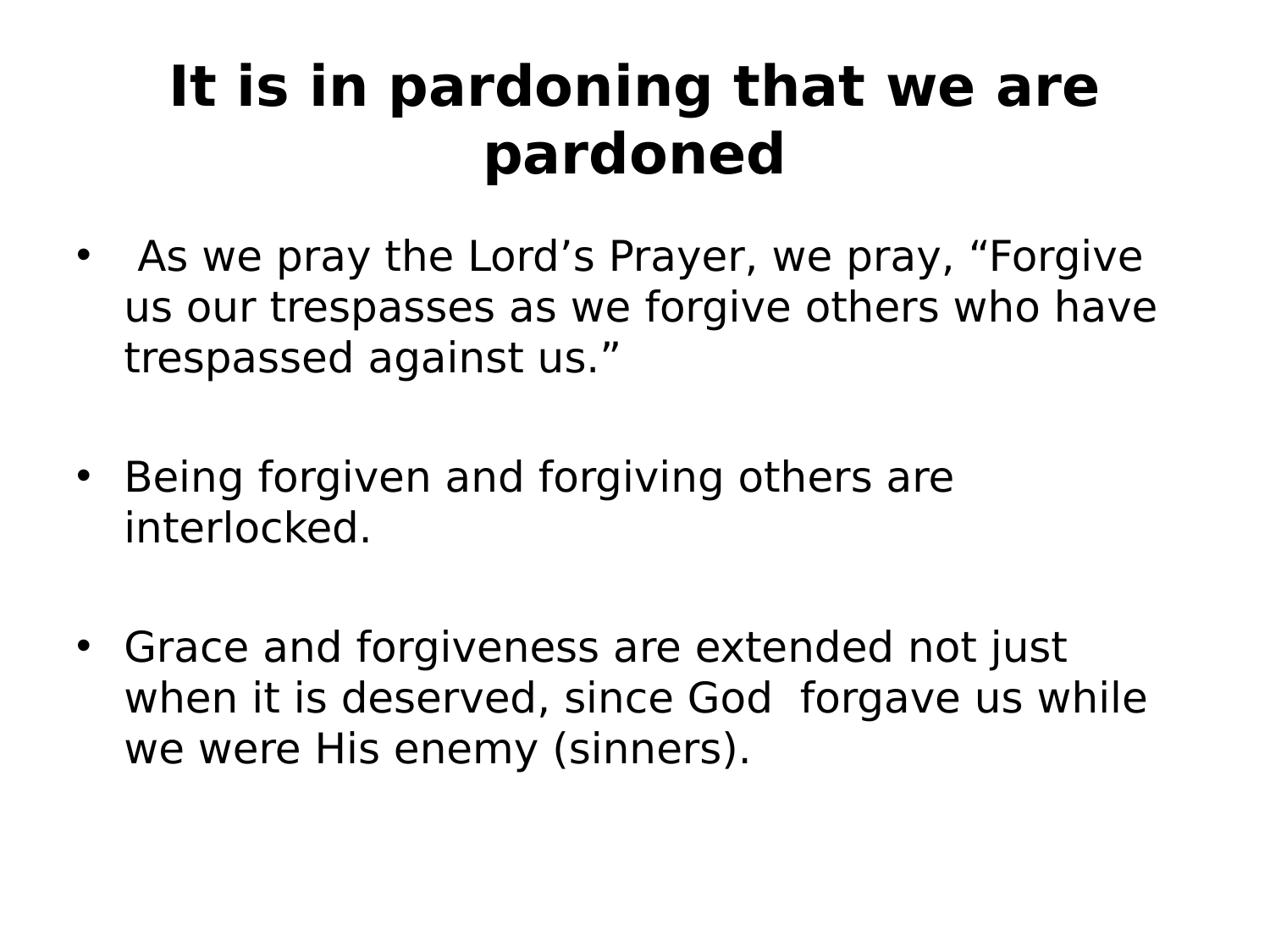### **It is in dying that we are born to eternal life.**

- No greater love has man than to lay down his life for a friend.
- When we die to our selfishness, our lusts and our desires, we grow closer to our Lord and Savior.
- What can man do to us? Do not hold so tightly to the things of this world, when our citizenship is in the Kingdom of God!
- Why not rather be wronged?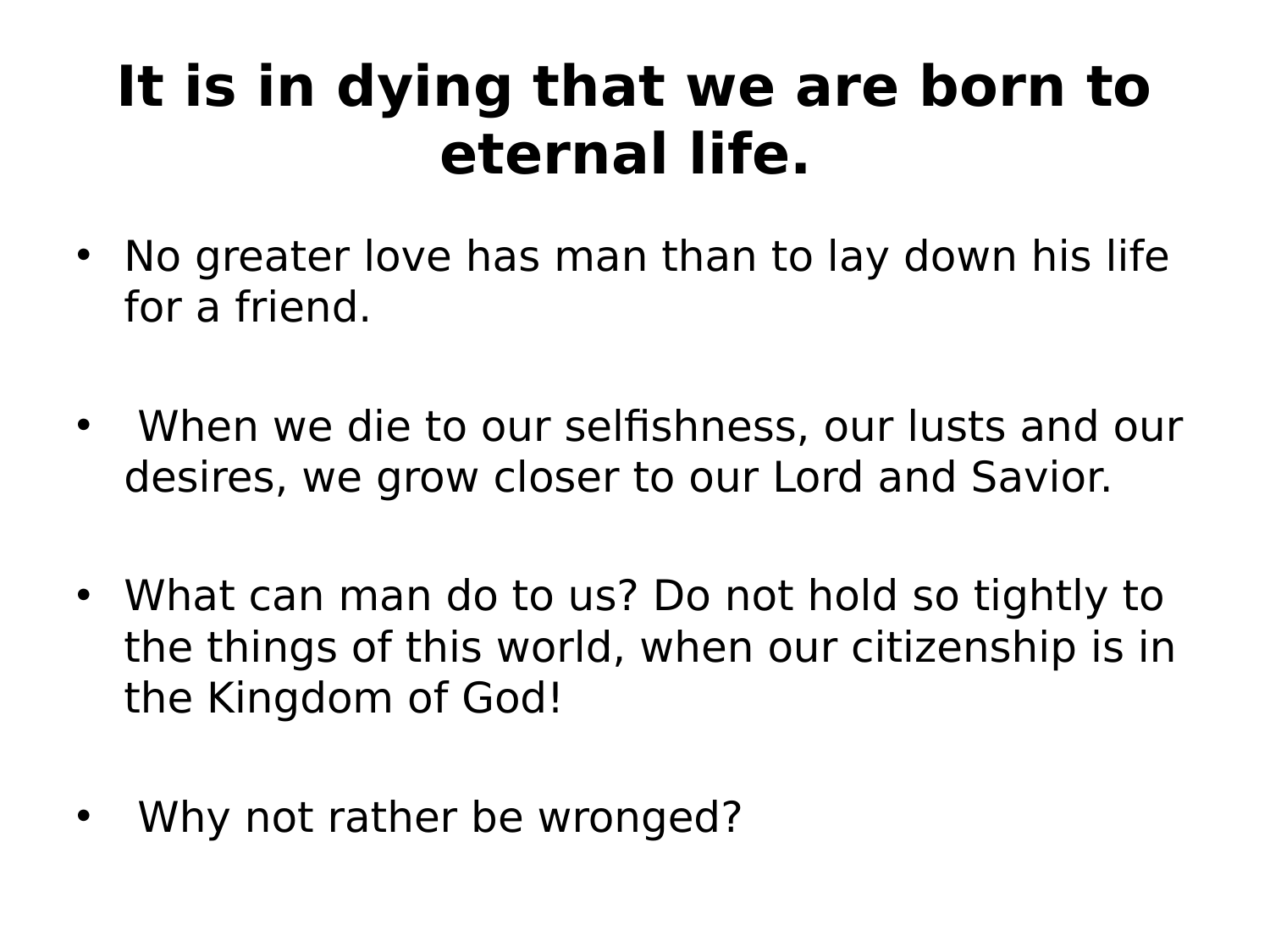### **Stories of reconciliation**

- Brook in Africa
- Family Life Restored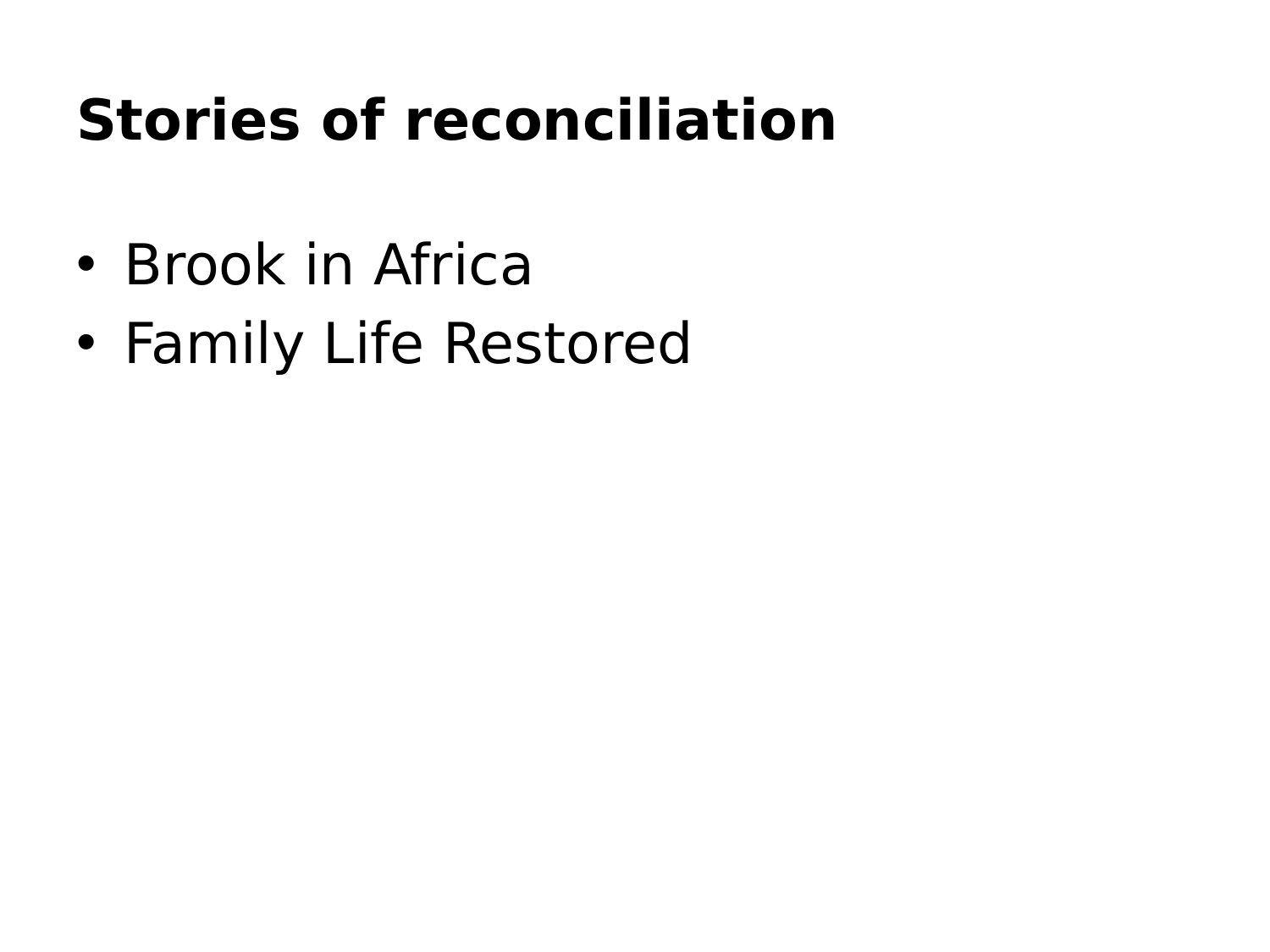#### **Know yourself**

- **Spend time in reflection, prayer, fasting.**
- **Don't worry about what you want to say as much as what you need to hear from the other.**
- **Focus on hearing the other's journey and how your story impacts them. Be mindful of fear, anxiety and hurt that you carry into the conversation.**
- **Observe yourself, describe yourself accurately and factual without evaluation and judgment. Know that you are worthy. God made all creation good.**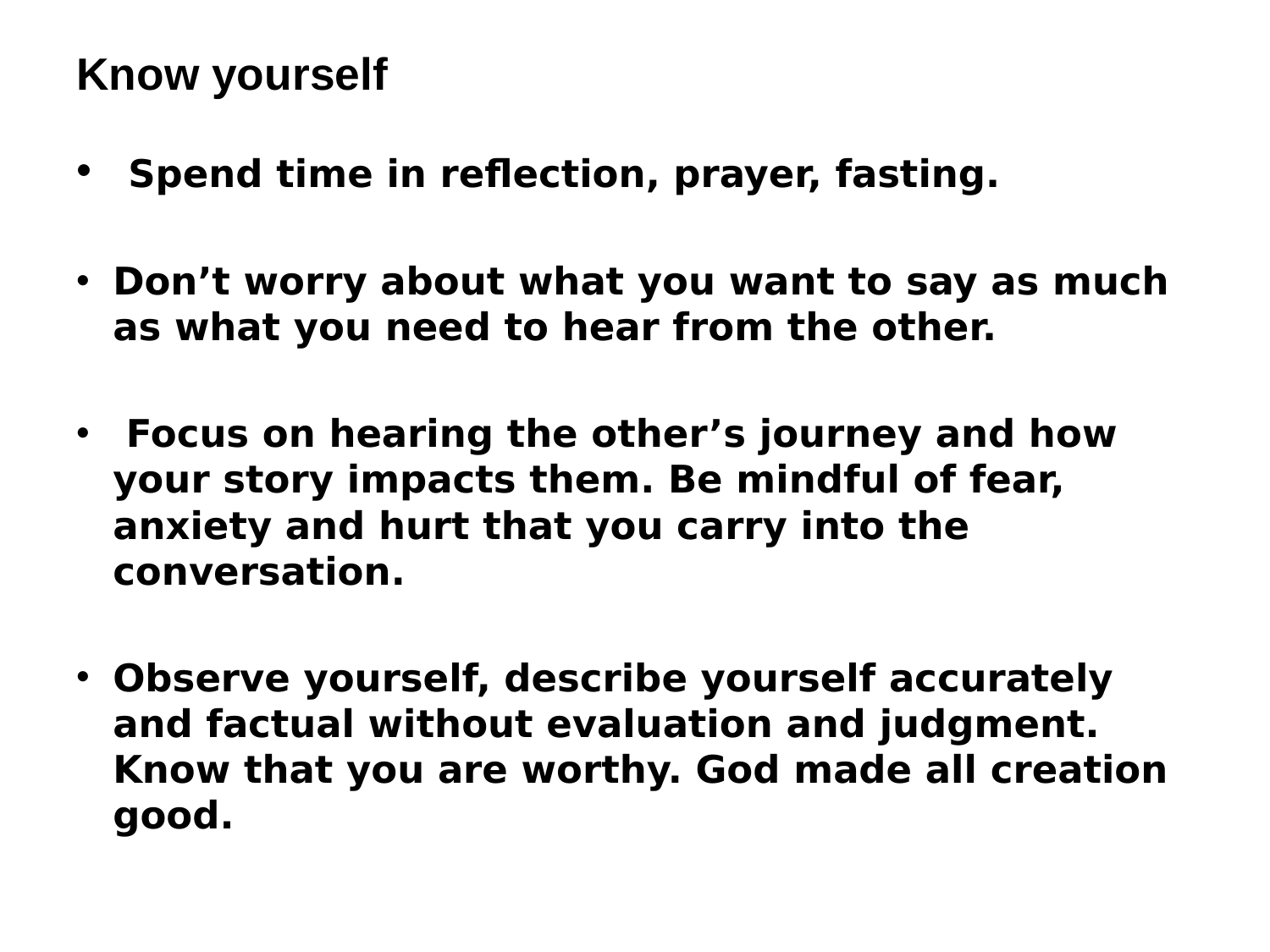#### **Know the other**

- **Pray for the other; ask questions to learn more about the other.**
- **Be open to hearing the other's story and possible negative reactions to you or your journey without being defensive.**
- **Respect that person's journey. Be mindful of the other.**
- **Observe and describe accurately without judgment or attempting to fill in information. Ask questions/clarify. Know they are worthy. God made all creation good.**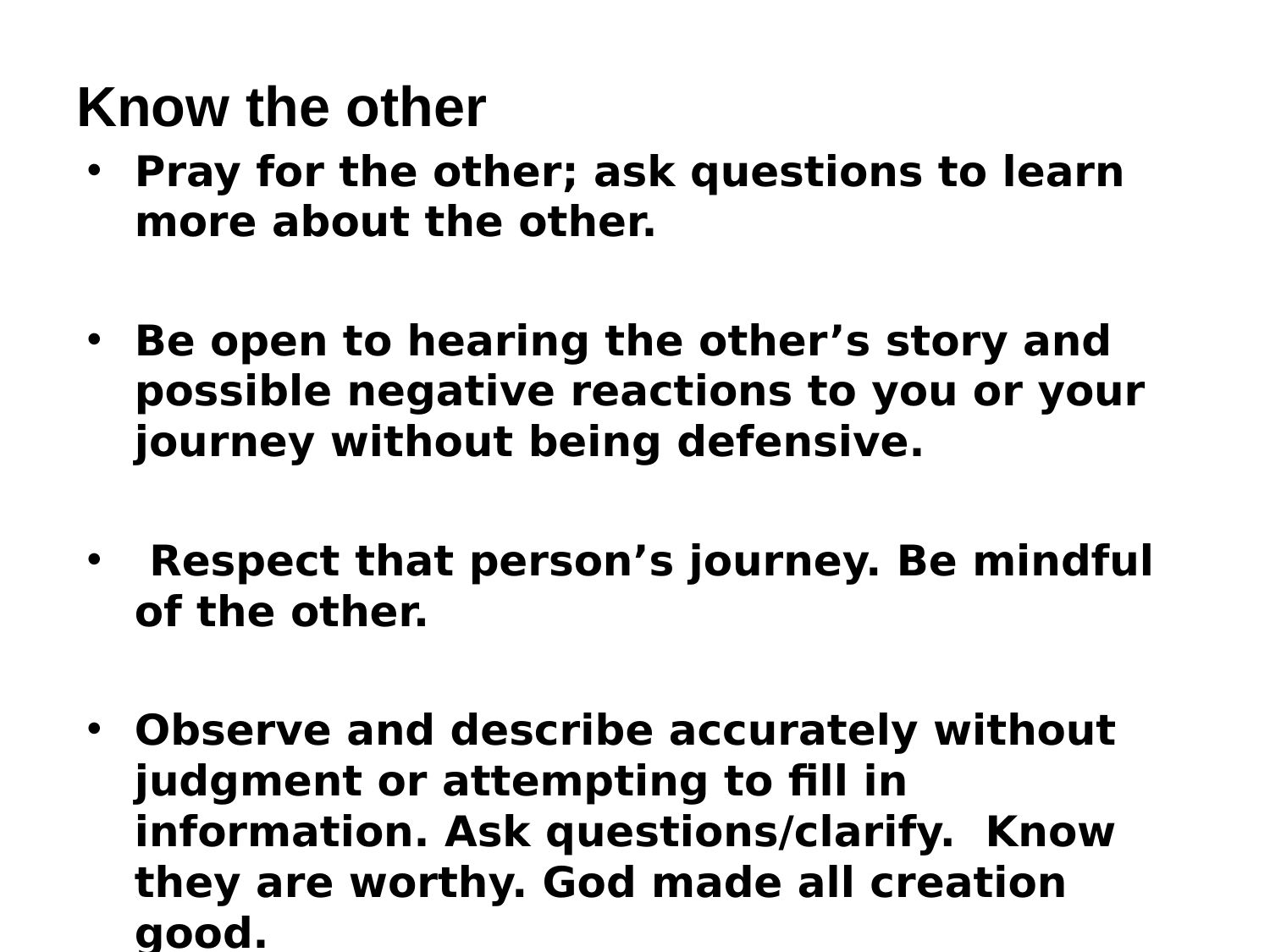### **Be invitational Show hospitality and grace without demands.**

- **Allow the other to save dignity while still speaking the truth in love.**
- **If culturally acceptable, break bread, or serve food/drink. Invite someone into a neutral or comfortable place.**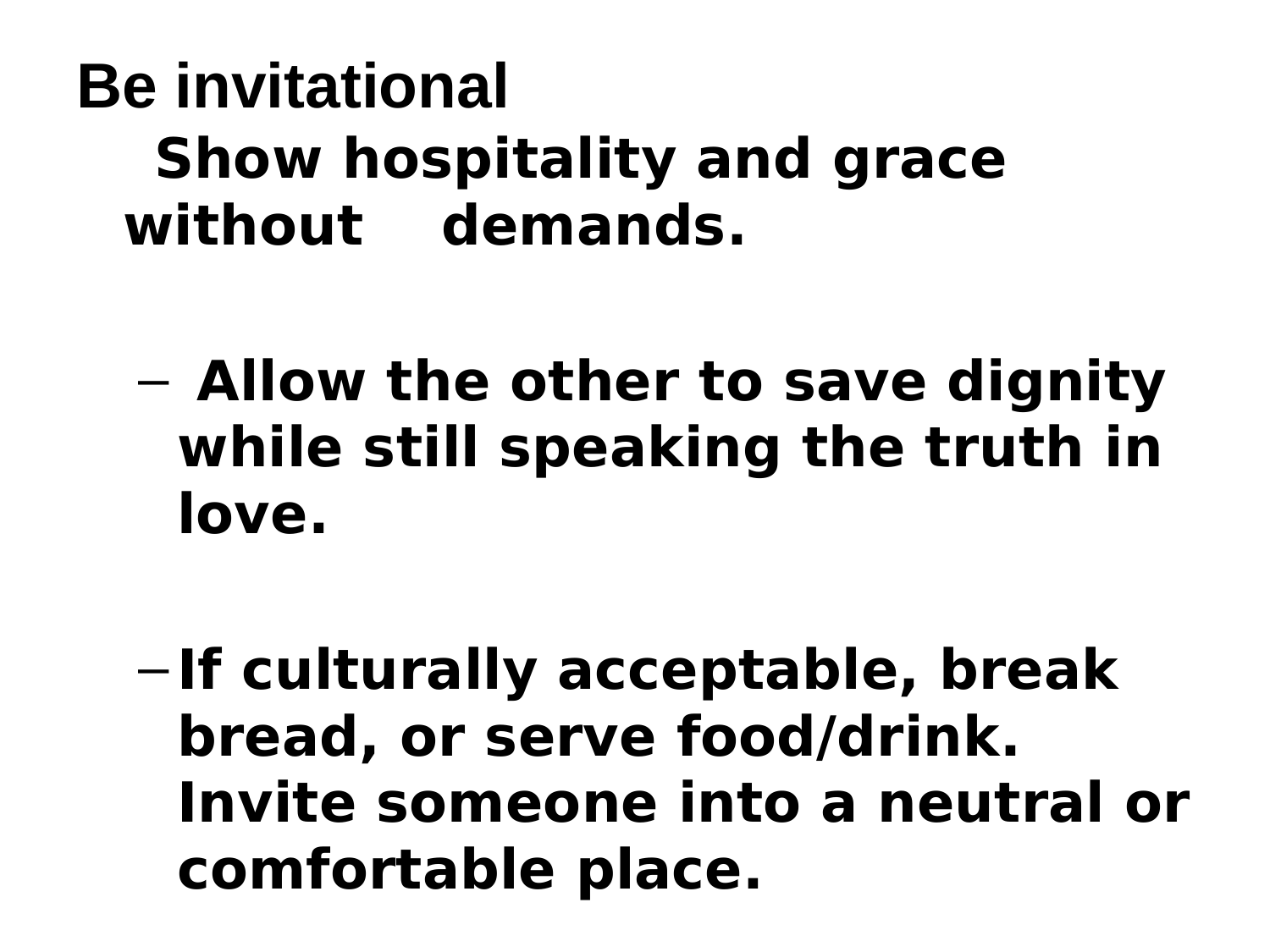- –**Be respectful of the other's needs and be patient waiting for the right time. Be aware of how long a conversation has energy.**
- **Understand how sleep and hunger effect the conversation. Use pauses, and ask for more time, if necessary.**
- **Do not rush the process. Silence, reflection and separation can keep conflict from erupting further. But be cautious that silence is not used against one another.**

**.**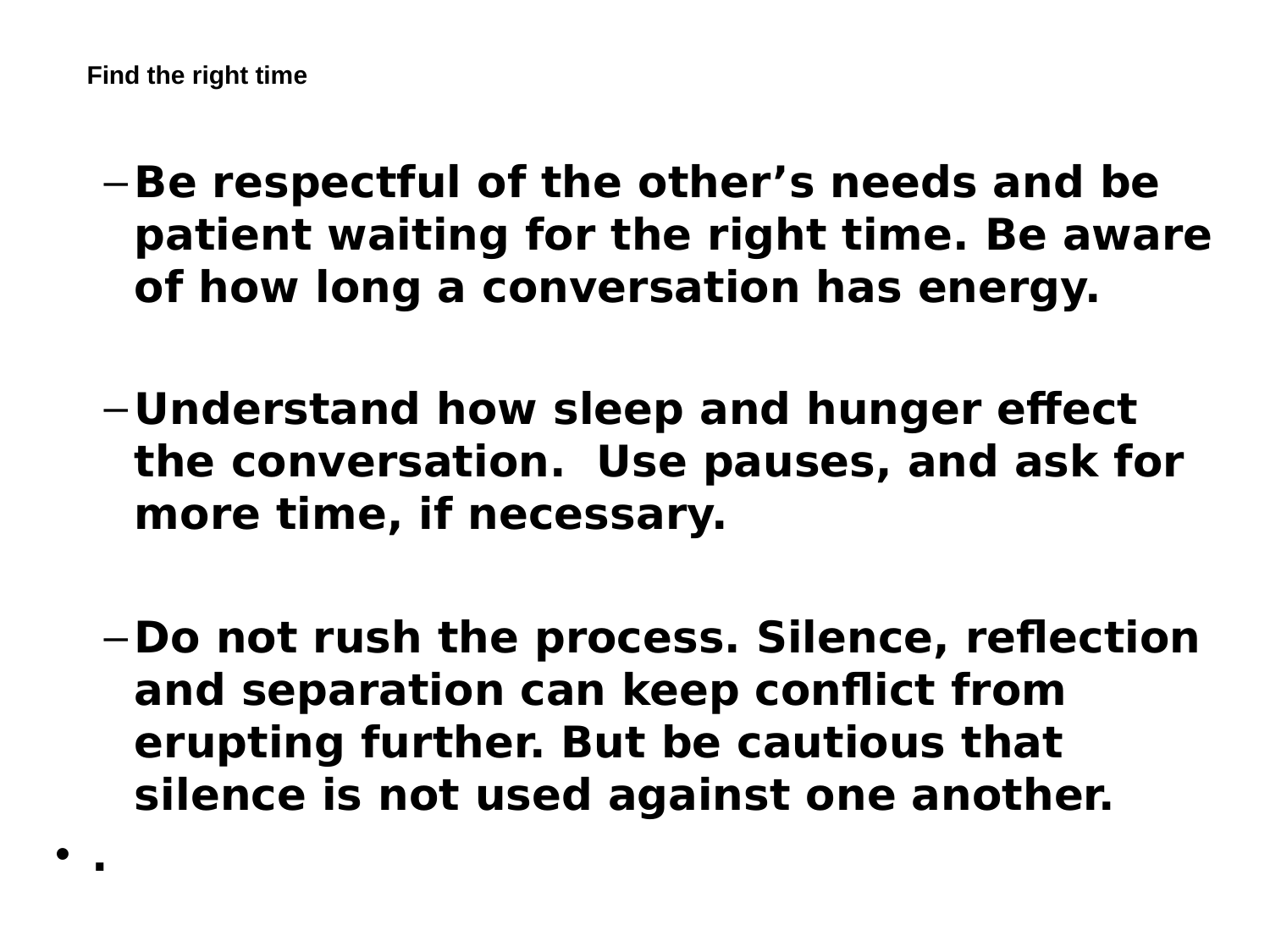**Find the right place**

• **Be respectful of location and access.** 

 **Find a mutually respectful place which is serene and allows for contemplation.**

– **Limit noise and distraction so each party may be fully engaged. Make sure everyone has equal access to the conversation space.**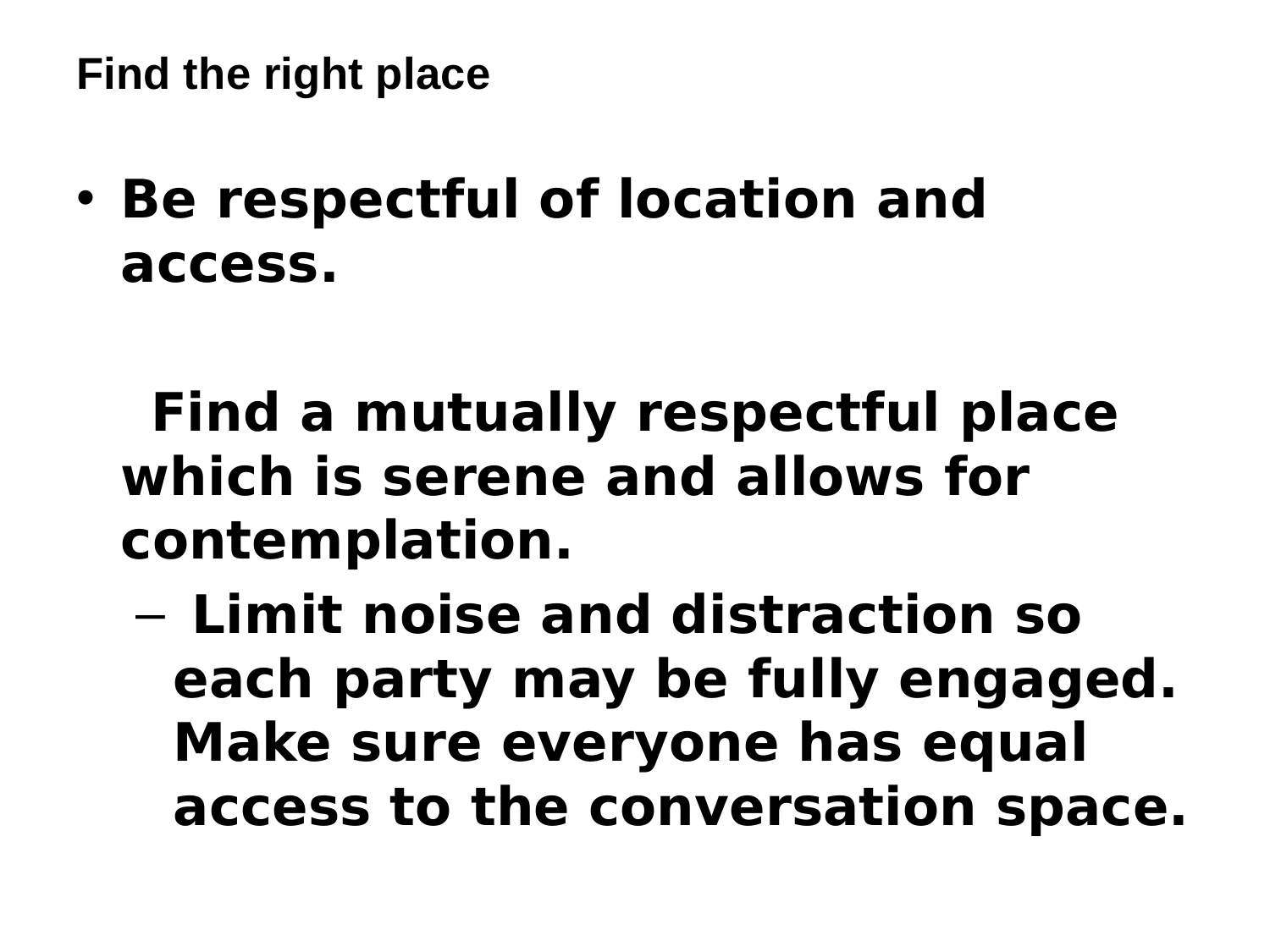**Find the right voice**

- **Invite the other to have a representative or have a third party.**
- –**Be mindful of safety and be aware of power dynamics. Balance those with equal voices.**
- –**Make sure the injured party speaks first and the other listens well.**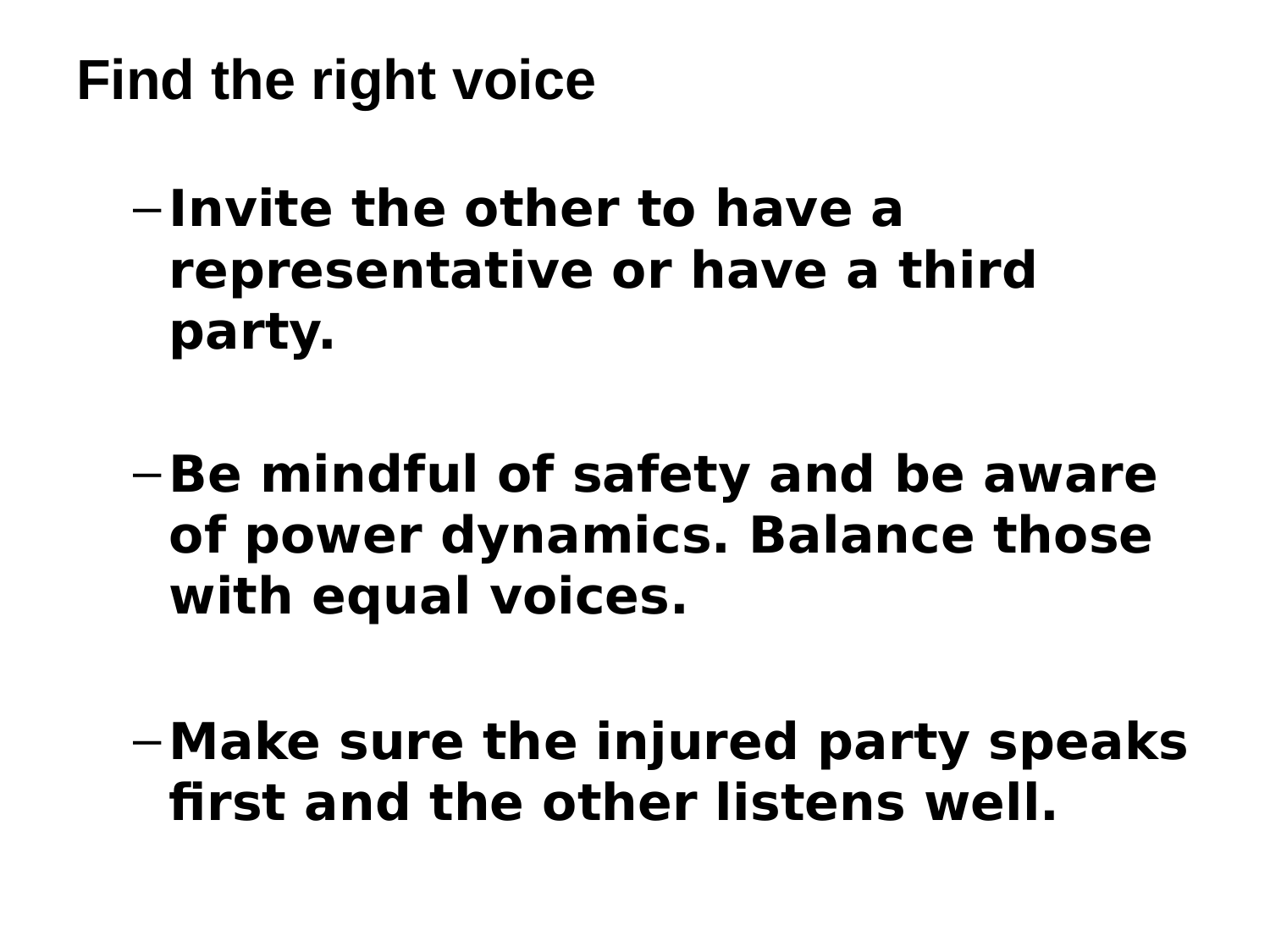### **Invite the Spirit**

- **. Bring things which symbolize grace, spirit and truth.** 
	- **Do not try to manipulate. We cannot control where the wind goes, neither can we control the Holy Spirit.**
	- –**Each group and culture will have symbols and rituals which create meaning and significance for them. Do not assume they will be the same for each.**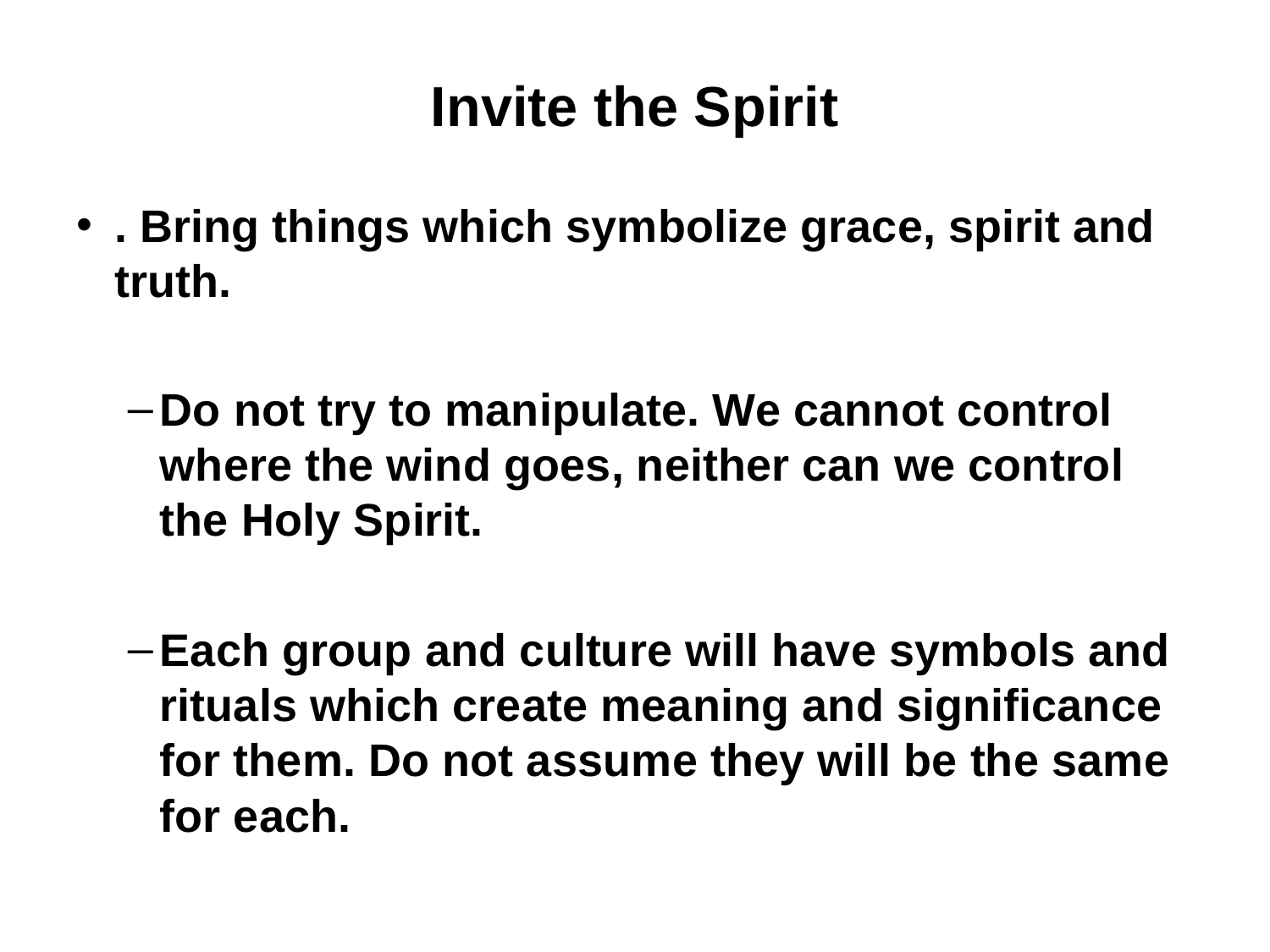#### **Be persistent**

- **Don't give up too early and don't give in too soon.**
- –**Take as much time as the process needs.**
- **Allow as much time as the process demands.**
- **Trust God to move and wait upon the Lord.**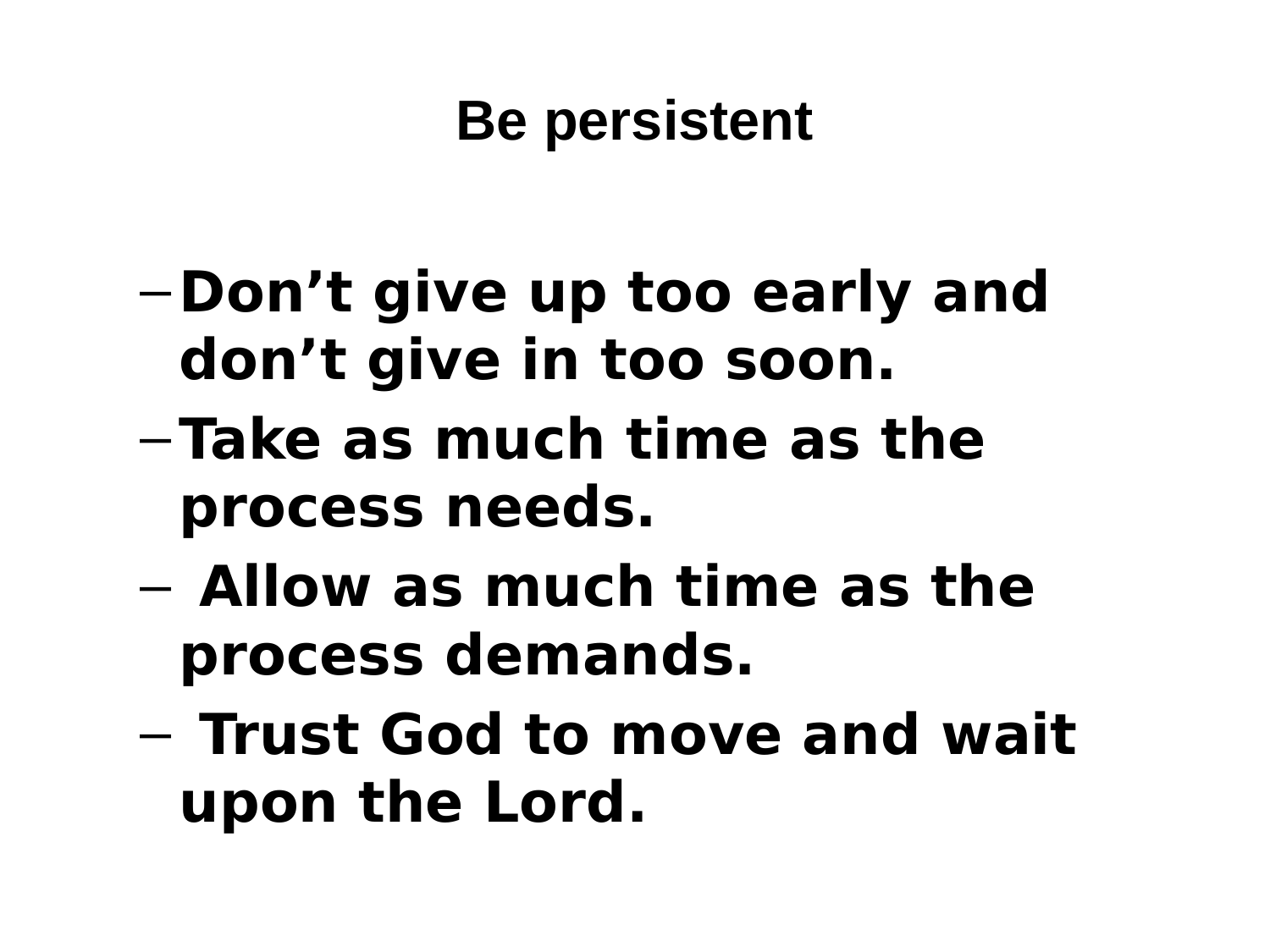## **USE ACTIVE LISTENING SKILLS:**

- **Make sure you are not defensive and you hear what the other person is saying**
- **More than just the words look at non-verbal communication.**
- **Sharing stories brings us into the other experience and connects us.**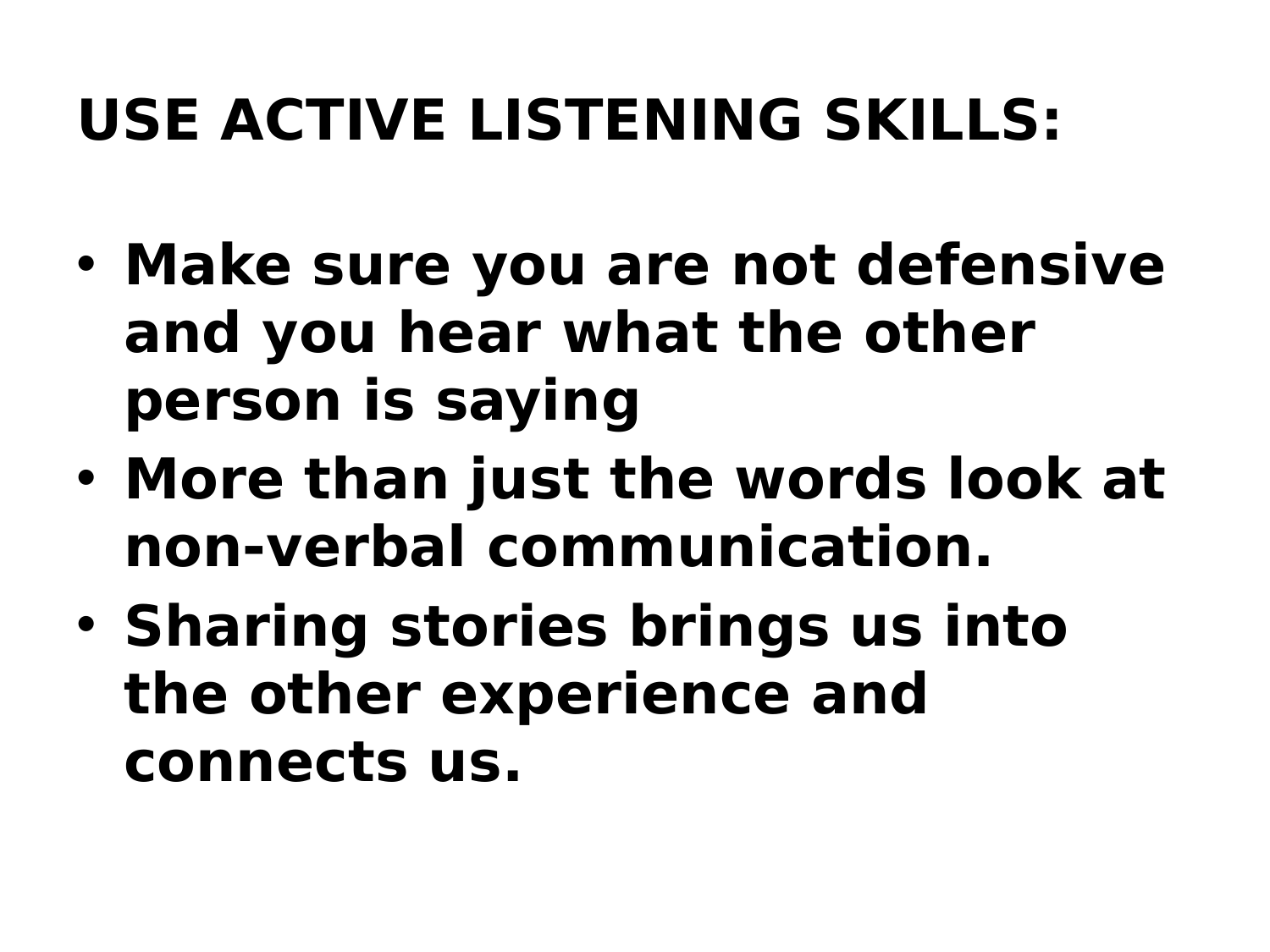### **INTERACTION: ROLE PLAY**

• Using a current conflict, let's try it out!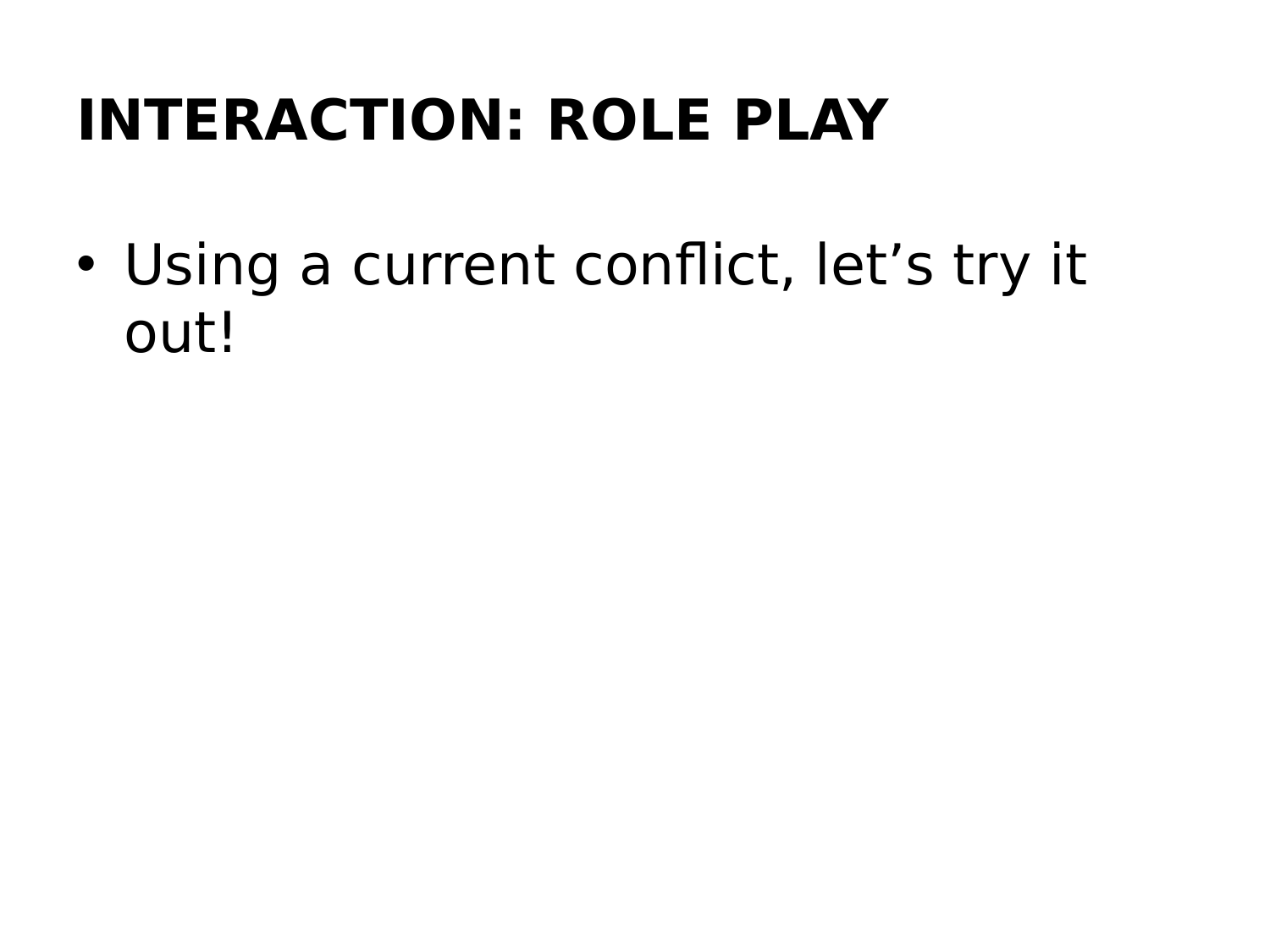### **INTERACTION: ROLE PLAY**

• **Consider a conflict which has affected you. Using this framework, consider how to create sacred space. Take one step and practice. What will you use to create the Sacred space meaningful to your culture?**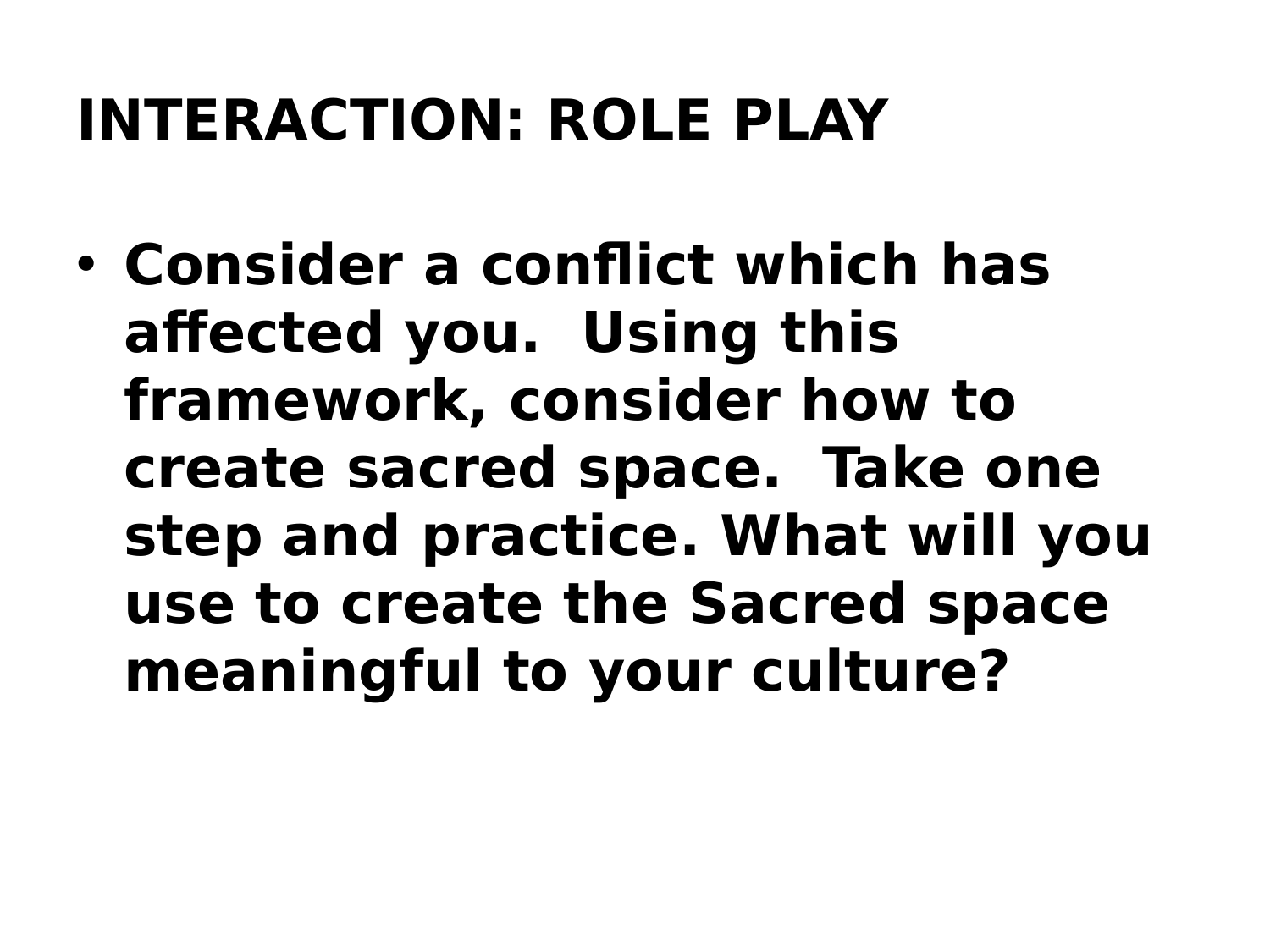### **DO NOT MANIPULATE!**

**.** 

• **When Jesus took the bread and wine at the last supper, he did not do so to create a symbol or a ritual for its own sake but to use as a reminder of His sacrifice.**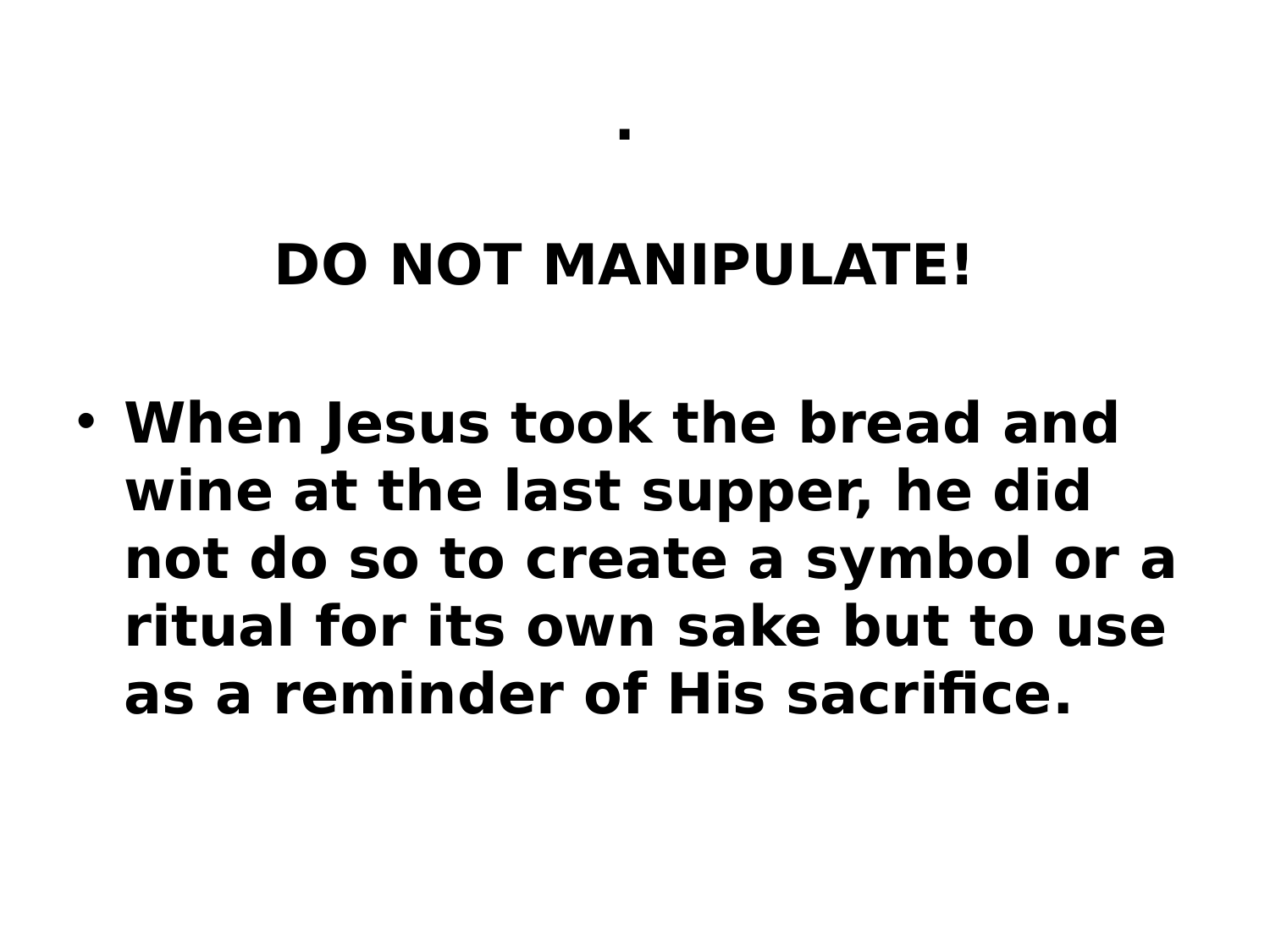### Betrayal

• **Jesus washed the feet of the disciples symbolize the sacredness of the sacrifice of our Lord making himself humble, EVEN THOUGH SOME were about to betray him.**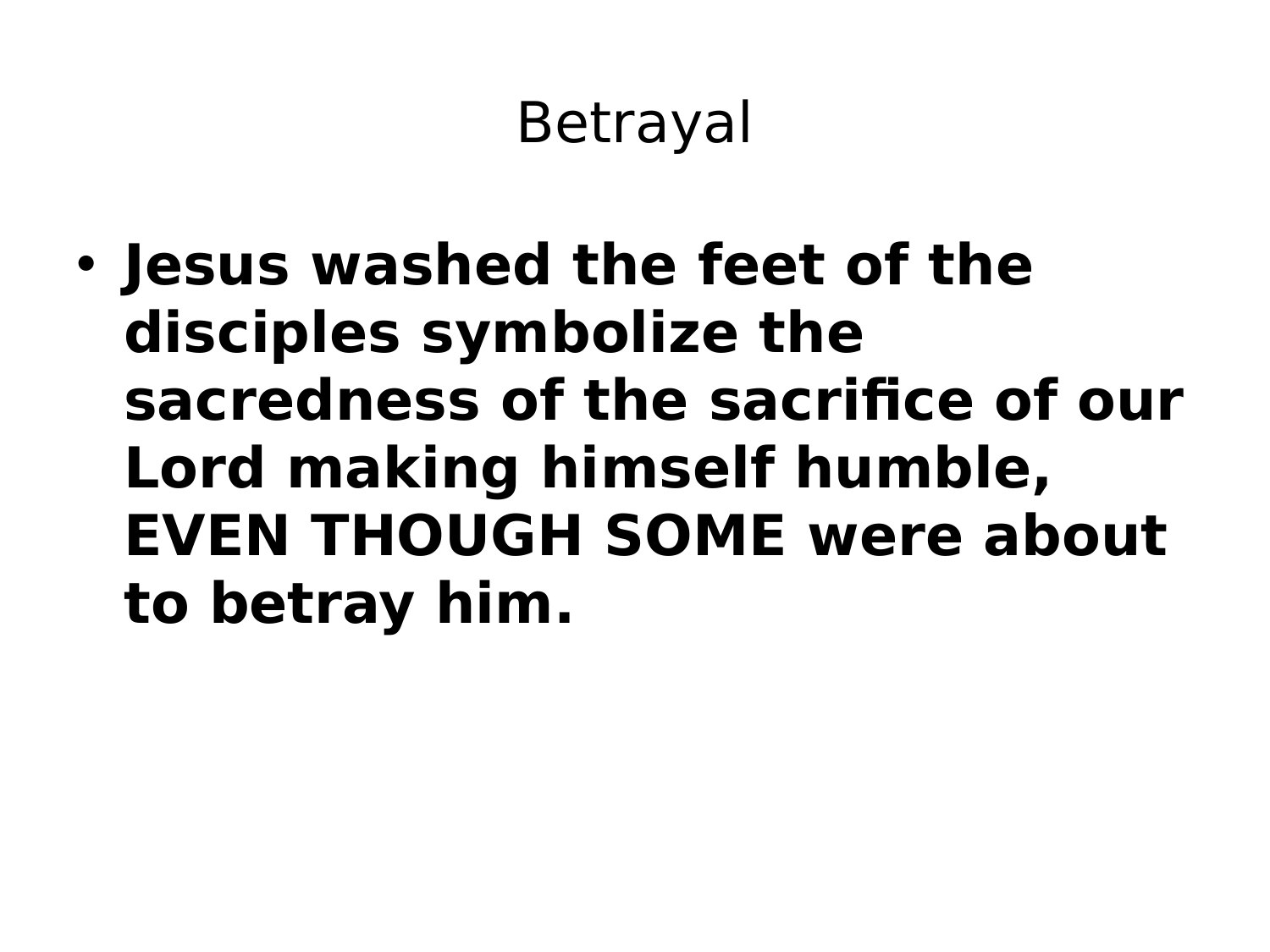### **SHALOM is the sacred space between two people.**

 **A safe space becomes a sacred space where authentic conversation, humble spirit, and true desire for peace is done in the presence of the Lord.**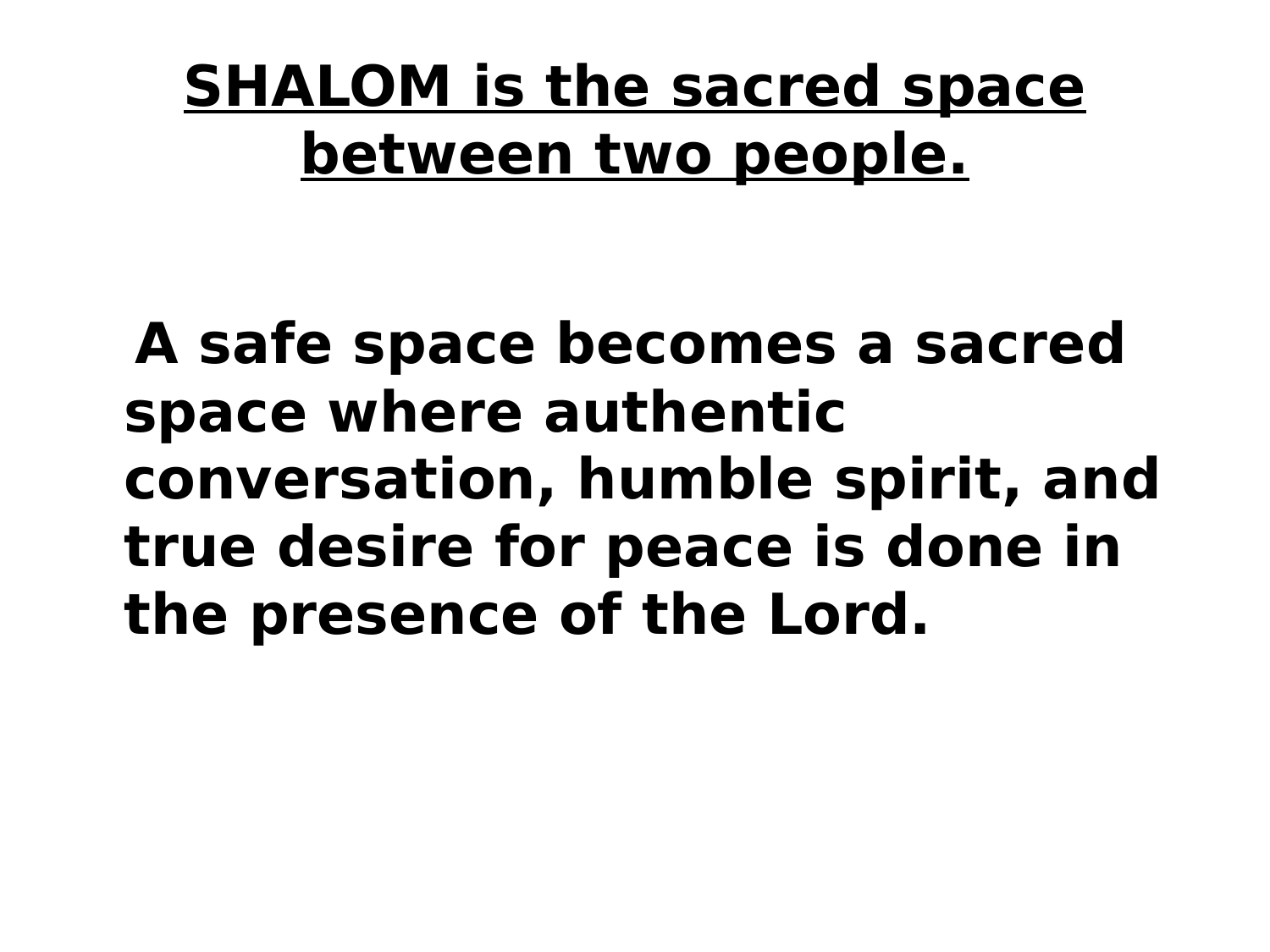#### REMEMBER

• **Disagreement and conflict occurs naturally, but we surrender our desire to be right and instead desire the best for another.**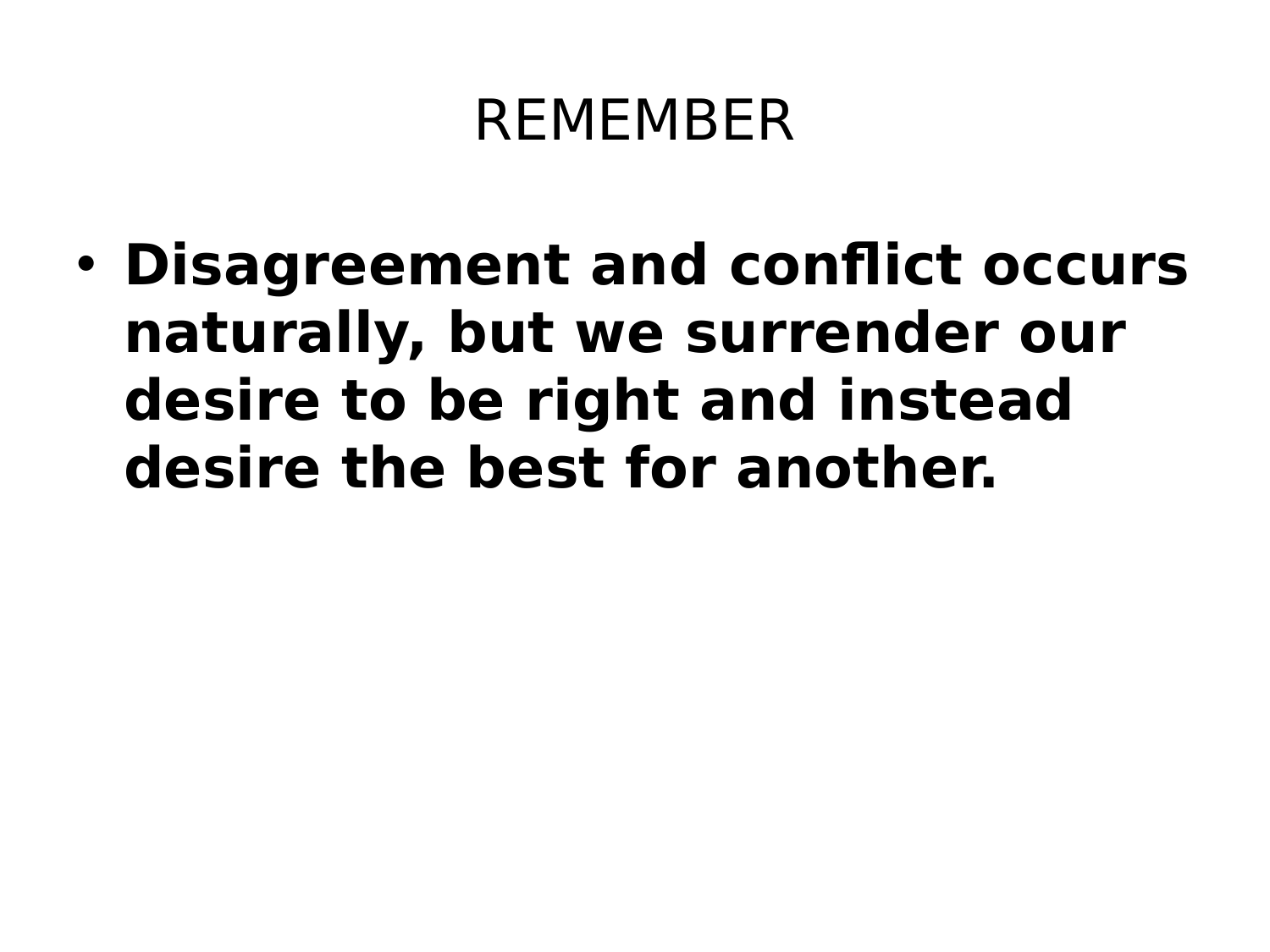### MICAH 6:8

• **We follow what is required of us, to do justice, love mercy and walk humbly before our God.**